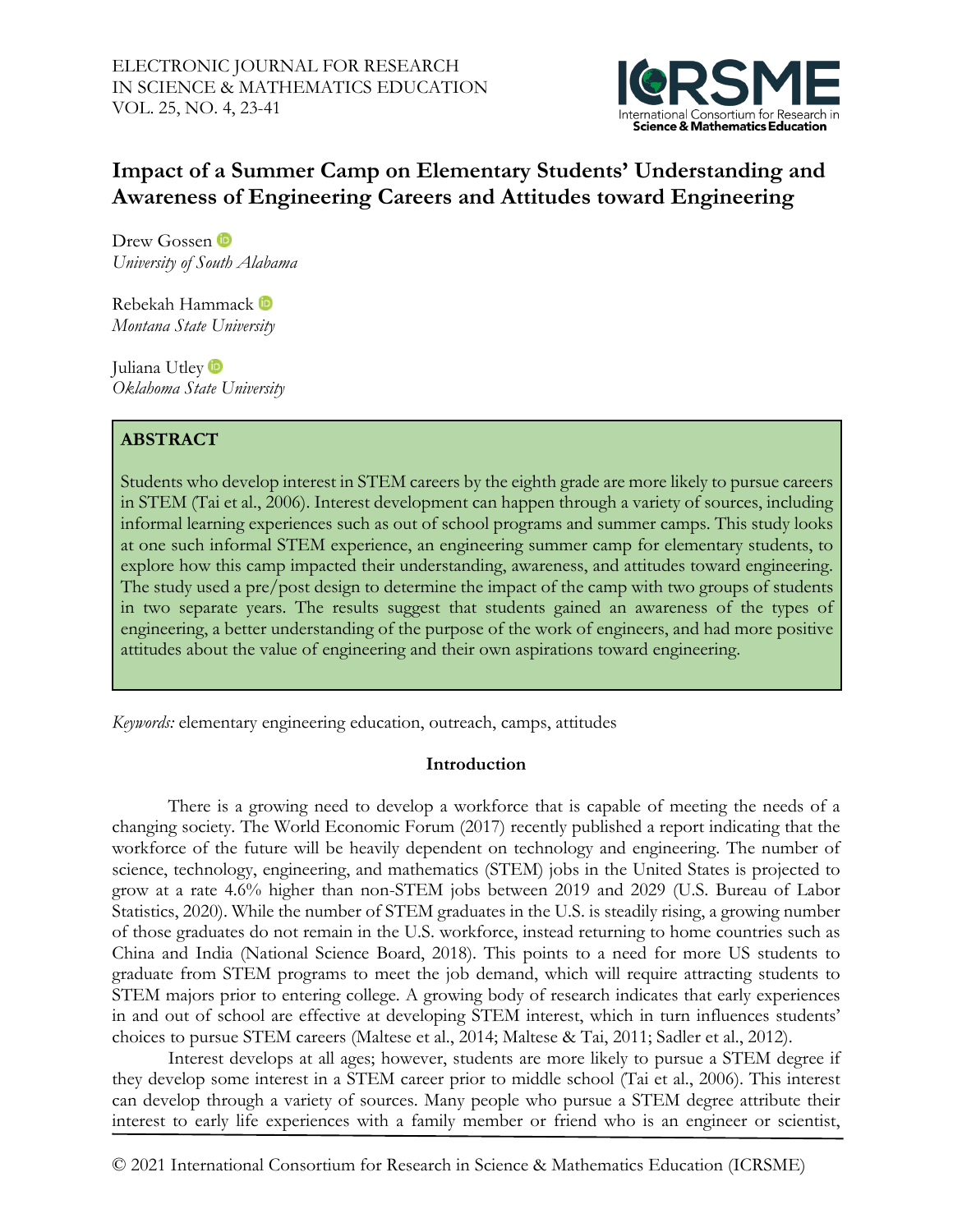opportunities to tinker with devices or play outside, or a natural interest in the subjects (Maltese et al., 2014). Learning experiences in elementary school can also play a vital role in developing interest and understanding of the field of engineering (Burt & Johnson, 2018). Thus, students, particularly those who do not have family or community support for STEM, need opportunities to experience engineering in order to gain exposure and understanding of what it entails. Formal learning experiences in the school are the most logical setting to gain this exposure, but this is not always possible. Many elementary school teachers lack the confidence to appropriately teach science and engineering in the classroom, causing them to leave these subjects out of instruction or to insert ineffective activities into the curriculum (Appleton, 2013; Yoon et al., 2011). Consequently, informal learning experiences can offer students learning opportunities that may be limited in formal K-12 settings.

Even though we know STEM interest develops early, the research on this development among elementary students is limited. Much of the current research on early learners focuses on conceptions of an engineer (Pekmez, 2018; Newley et al., 2017; Capobianco et al., 2011; Karatas, Micklos, & Bodner, 2011) or identity (Capobianco et al., 2012; Capobianco et al., 2017). While these are important factors that play a role in students' future career decisions, they do not paint the whole picture. This is particularly true when students do not have accurate representations of engineering careers which could limit their ability to see their possible selves (Markus & Nurius, 1986) in those future roles. This study attempts to address this gap in the literature by focusing on understanding of engineering alongside career awareness and interests of upper elementary students.

This study examines an engineering summer camp for elementary students. The goals of the camp were to provide engineering experiences for students in grades 4-6, teach them about the process of engineering design, and expose them to a variety of engineering fields and career options. We pursued each of these goals to provide students with experiences that might enhance their ability to envision engineering as a future possible career path. The purpose of the study was to explore how this camp impacted elementary students' understanding, awareness, and attitudes toward engineering. The study addressed the following research questions:

- 1. How did the engineering camp affect student understanding of the work of engineers and awareness of engineering careers?
- 2. How did the engineering camp affect students' attitudes toward engineering?

# **Background Literature**

To guide our study related to students' interest in and awareness of engineering careers, we reviewed literature on career interest development and attitudes toward engineering. Additionally, we explored research focused on student understanding of engineering and in particular their understanding of the work of engineers.

# **Interest Development and Career Awareness**

The development of interest in engineering and engineering careers is a critical aspect of students' choice to pursue those careers. The development of this interest can happen in a variety of ways. Positive learning experiences both in and out of school, and students' beliefs and attitudes about engineering play an important role in this development (Banerjee et al., 2018; Burt & Johnson, 2018; Dou et al., 2019; Lent et al., 1994; Maltese & Tai, 2011). Several studies have pointed out that STEM interest development happens most often prior to middle school (Maltese et al., 2014; Tai et al., 2006; Wyss et al., 2012). A critical age for the development of these interests occurs in middle childhood, particularly in upper elementary school where children begin to think of their interests and capabilities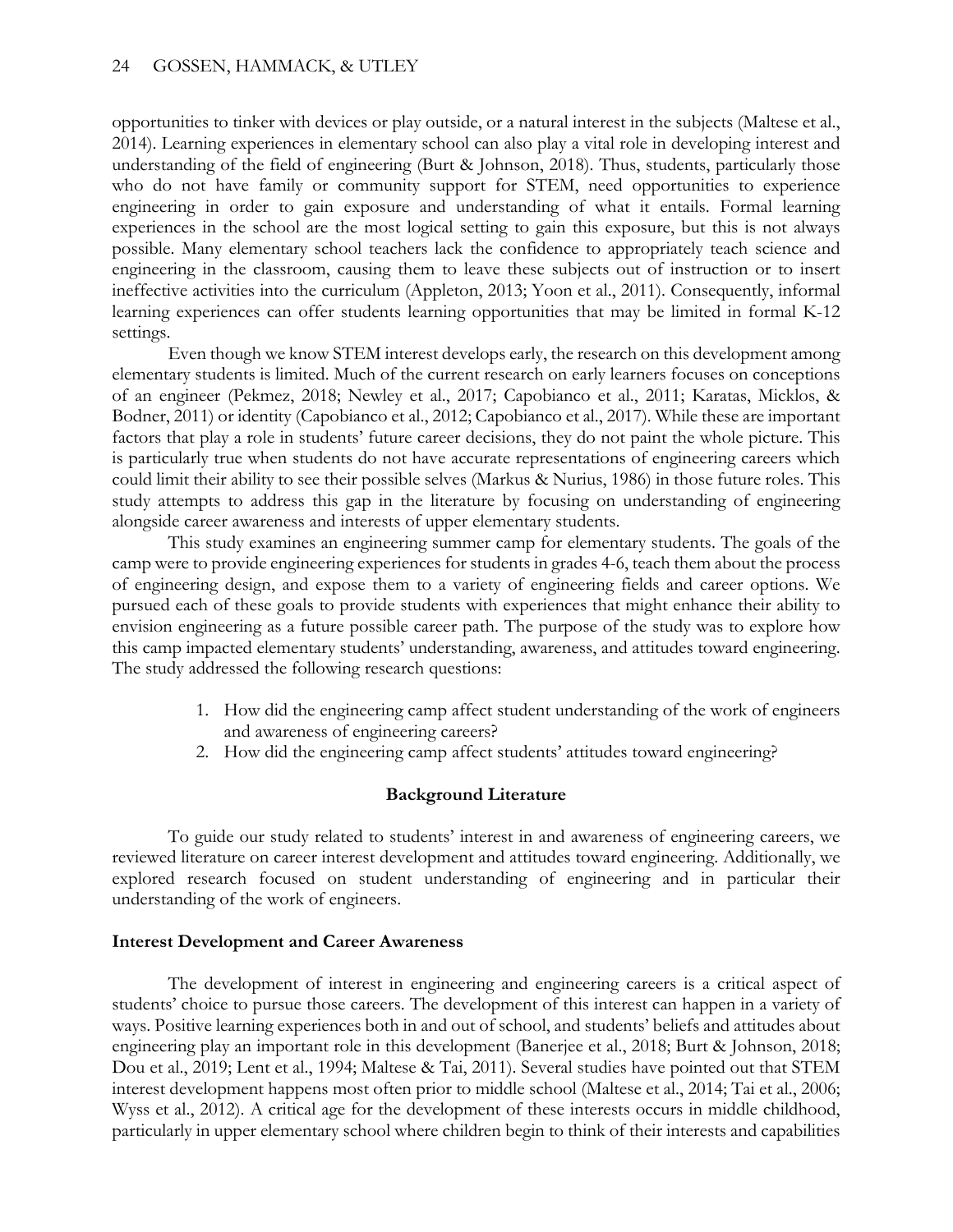as becoming solidified (Todt & Schreiber, 1998). Students also need guidance to understand that achievement and success are not strictly innate, as well as assistance with developing a growth mindset (Harter, 2006).

The development of interest in engineering and engineering careers can be increased through a variety of mechanisms. One study examined the influence of a design and build workshop with students in upper elementary and middle school. The results indicated that the experience had a positive impact on students' attitudes toward engineering, views that engineers are problem solvers and impact the world, and familiarity with engineering. Additionally, students' self-efficacy and interest in STEM increased after the intervention (Innes et al., 2012). Sullivan and Bers (2019) studied the effects of a robotics program on the interests and attitudes of early elementary students. They found that boys had a higher initial interest in engineering than girls, but after the intervention, girls' interest rose significantly. These authors also noted that the teachers for the robotics program were all female, perhaps providing positive examples for the girls in the study. Ozugul et al. (2017) examined the engineering knowledge and interest of students in grades K-5, finding that understanding of and interest in engineering were not significantly different between males and females, but Caucasian students had significantly higher knowledge and interest levels than Latino/a students. The disparity between ethnic groups can arise when students from one group have limited access to opportunities that promote STEM. These authors suggested that in order to decrease this disparity, engineering interventions should begin in early elementary school. Furthermore, they suggest these interventions should continue through upper elementary school to avoid the split in knowledge and interests in genders that commonly occurs as students progress through secondary schools.

Studies of elementary students in engineering camps are lacking, supporting the need for this study. However, there are several studies that indicate positive effects of engineering camps on interest and understanding of engineering for middle and high school students. Mohr-Schroeder et al. (2014) ran a one-week camp for middle school students that provided students with a variety of hands-on engineering and science experiences led by college faculty and local teachers. They found that their camp was engaging to participants and reported a positive change in career interest between a pretest and posttest. Yilmaz, et al. (2010) found that their camp for high school students improved engineering career interest through an interdisciplinary approach using a variety of hands-on engineering projects. These projects involved real-world scenarios and challenges where students worked in teams to complete the challenges over the course of the week-long camp. Furthermore, Kong, et al. (2013) surveyed over 1,500 middle school students from eight different schools and found that when controlling for initial interest, those who had participated in a science- or engineering-based camp were more likely to want to pursue an engineering career.

#### **Understanding of Engineering**

Engineering is a field that involves the design and support of systems and objects that make the world more efficient and productive (Trevelyan & Williams, 2019). Engineering affects every area of life and has a major impact on people of all ages. However, when asked to describe the work of an engineer, many elementary students have misconceptions or lack understanding of engineering altogether. Typical responses from students depict engineers as mechanics, fixers, or laborers, without acknowledging the role of design in the work of an engineer (Capobianco et al., 2017; Capobianco et al., 2011; Gibbons et al., 2004; Newley et al., 2017; Reeping & Reid, 2014). One reason for these misconceptions about the work of engineers is that many elementary teachers feel unprepared to teach engineering and often do not present these experiences regularly (Banilower et al., 2013), in spite of integration of engineering practices into the *Next Generation Science Standards* (NGSS Lead States, 2013) and many states' standards (Lopez & Goodridge, 2018). Therefore, the primary source of information about engineering is developed from portrayal in media or connections with engineers who are friends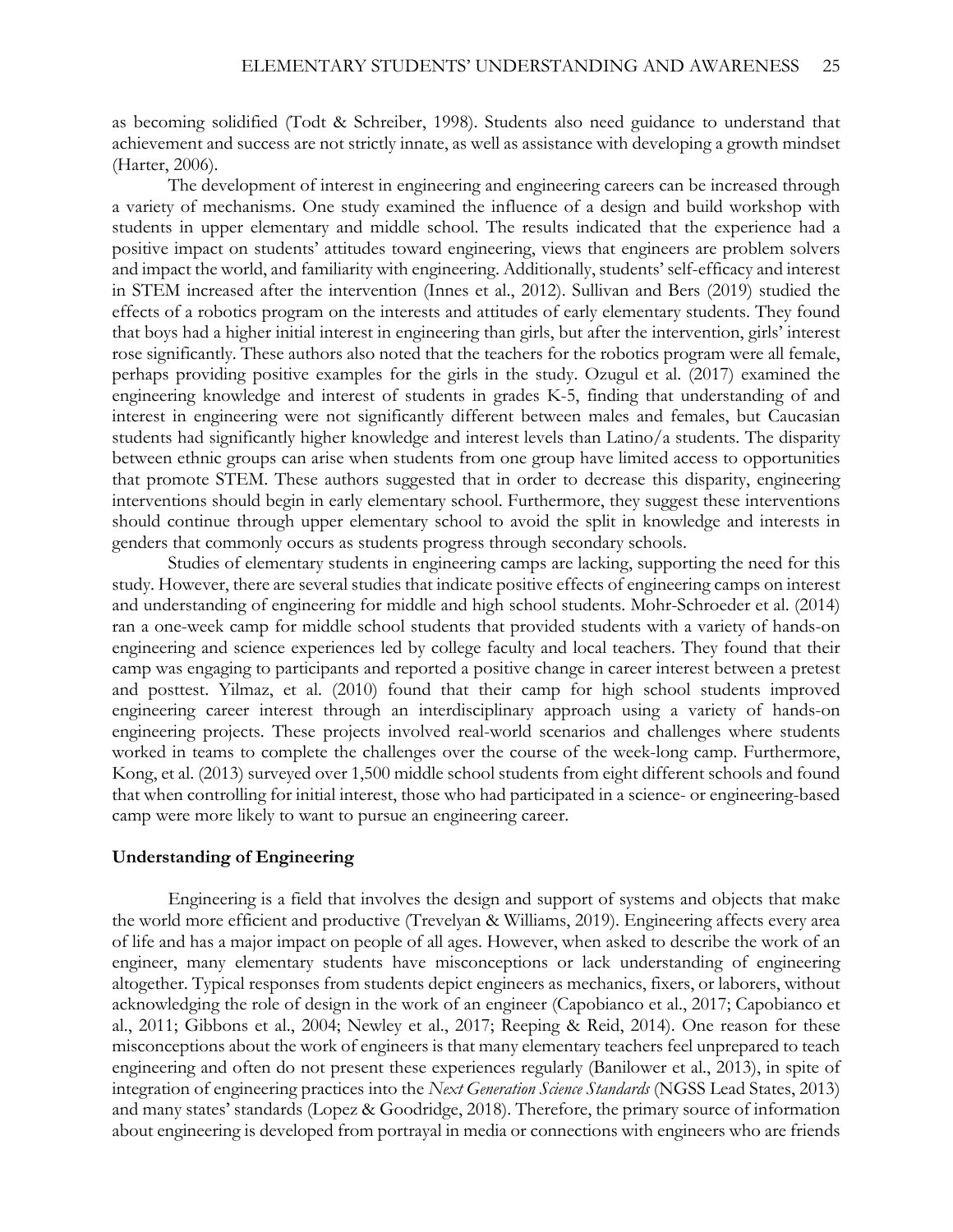or family (Bevins et al., 2005; Chou & Chen, 2017; Jacobs & Scanlon, 2002). One of the issues this presents is that many students do not have any personal connections to engineers and are therefore only exposed to limited, and often inaccurate, examples of engineers. Rao and Dewoolkar (2021) examined the portrayal of engineers in the news media and found that engineers were rarely mentioned and news stories missed out on opportunities to describe engineers as experts capable of helping solve key problems. Ellestad (2013) studied popular media, finding that engineers are often portrayed as socially awkward, white males, and with exaggerated and farcical characteristics. The study found that the media furthered people's stereotypical images of engineers, even when personal experiences with engineers countered these images.

Understanding student conceptions of the work of an engineer is not always easy to do. One common method is the use of drawings to gain insight into students' perceptions of the work of an engineer. Capobianco, et al. (2011) conducted a study in which they collected data from nearly 400 elementary students in various types of schools in the Midwest. The authors demonstrated that these students often depicted engineers as mechanics, laborers, and technicians. They also found that more than half of the drawings portrayed engineers as men. Middle school students have also been found to share conceptions of engineers as predominantly males who are portrayed as makers (Fralick et al., 2009; Hammack & High, 2014; Karatas et al., 2011).

Interventions have had some success in developing an understanding of the work of engineers in students. Farland-Smith and Tiarani (2016) looked at two groups of eighth grade students, one in a traditional science classroom setting and another in which the teachers brought in engineers from the community and focused on engineering careers and the integration of STEM subjects. While both cohorts had similar misconceptions initially, the integrated STEM cohort developed a more comprehensive understanding of the work of an engineer and how an engineer uses science. Hammack et al. (2015) studied the effect of an engineering-focused summer camp on the understanding of engineering, determining that participants gained a better grasp of engineers as being involved in the design and development of products. Similarly, Hammack and High (2014) examined the impacts of an afterschool engineering mentoring program for middle school girls and found that prior to participation, students viewed engineers as people who build and fix things. After participating in the program, the girls were more likely to portray engineers as creative problems solvers.

#### **Attitudes Toward Engineering**

Elementary school students' attitudes toward engineering vary based on a variety of factors, though there is some indication that attitudes are less positive in elementary school and more positive in secondary schools (Kőycű & de Vries, 2016). Additionally, there are studies that indicate differences over whether males or females have more positive attitudes toward engineering in elementary school (Lachapelle & Cunningham, 2019; Lie et al., 2019). However, studies tend to support the notion that interventions focused on engineering education improve student attitudes toward engineering. Baran, et al. (2016) looked at an elective weekend out-of-school STEM program for middle school students. While students generally had positive attitudes starting the camp due to its voluntary nature, the program still made significant improvement to attitudes, particularly in regard to personal and social implications for engineering, use of science in engineering, and daily-life connections for STEM subjects. Another study, by Teeter, et al. (2020), examined an engineering-focused exhibition for high school students. They suggested that outreach events such as these, which focus on developing interest and engagement, improved attitudes toward engineering in conjunction with the development of identity toward engineering.

Student exposure to engineering in the classroom and informal experiences can help them to identify more closely with engineers. Kelly, et al. (2017) describe this development as a progression, from simply seeing a person acting in the role of an engineer, to actually doing the work of an engineer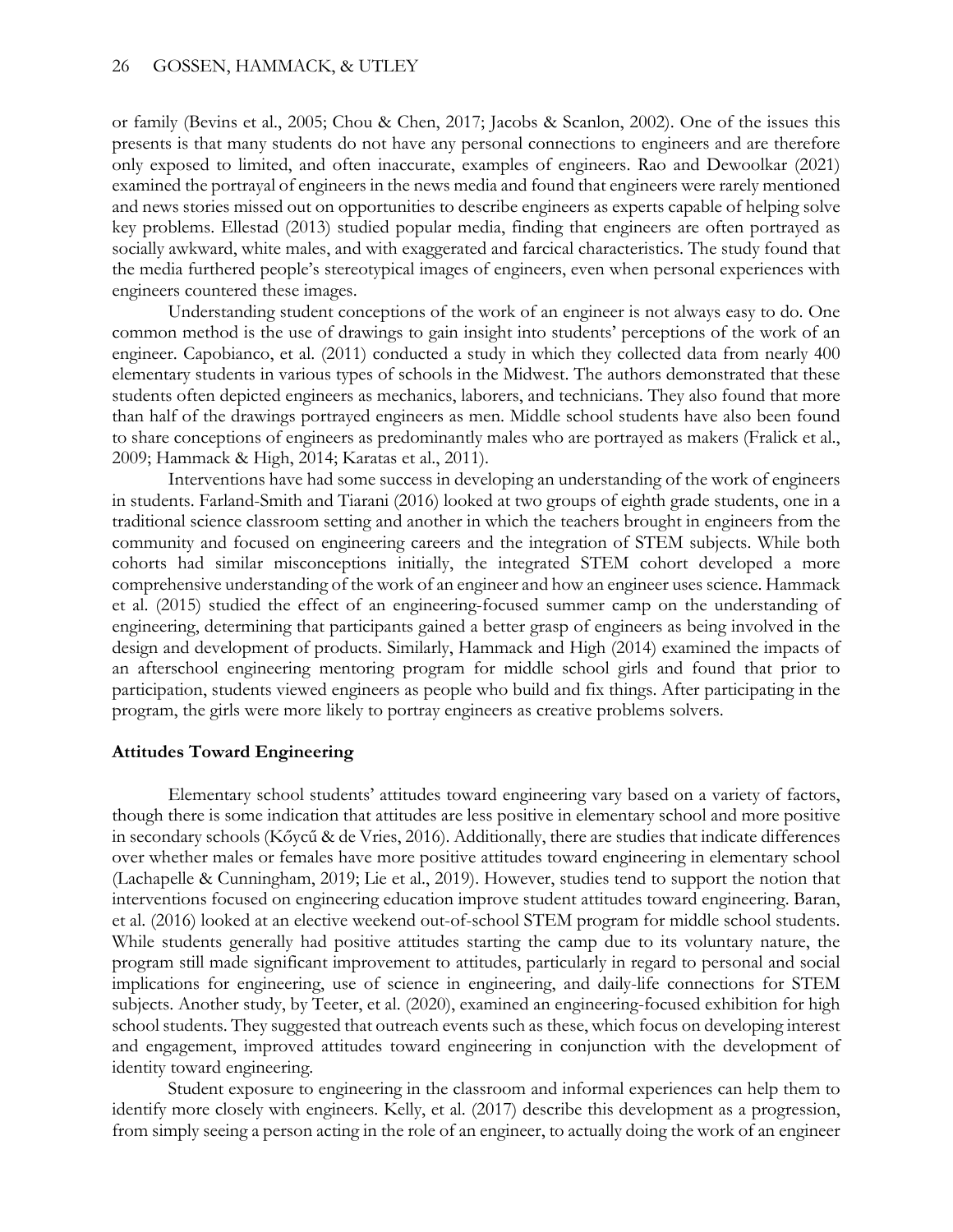themselves. A study by Douglas, et al. (2014) examined students in grade 2-4 classes with teachers who had taken professional development in engineering education. The teachers implemented engineering lessons in their classes throughout the school year. Researchers found that students identified themselves as engineers more after the intervention than they had before. Another study of middle school students reported that integration of engineering into the curriculum increased students' identity as engineers (Yoon Yoon et al., 2014).

#### **Theoretical Framework**

The possible selves framework guided our work on this study. Possible selves are the ideas individuals possess about what they might become (Markus & Nurius, 1986). These possible selves include visions of who they would like to become as well as who they fear they might become. Possible selves are separate yet connected to current and past selves and are distinctly social. Perceived possible selves can be the direct result of how individuals compare themselves with the characteristics and behaviors they have witnessed of others. "What others are now, I can become" (Markus & Nurius, 1986, p. 954). While individuals might have multiple possible selves, the possible selves they create are derived from their personal experiences and exposure to different models, images, and symbols.

For children, career related possible selves can be ideas about what is possible for their future. These ideas of possible careers can then guide their behavior to help them achieve a desired outcome. Children may perceive certain possible selves to be more achievable than others based, in part, on exposure to the career and availability of role models (Oyserman et al., 1995). It is only when a hopedfor self seems possible that a child attaches certain actions to that self and can envision a path toward achieving that possible self (Oyserman & Markus, 1990). This means having limited exposure to accurate representations of different careers, such as engineering, can limit a child from developing the possible self of engineer. As such, one of our primary goals when designing the camp experiences for children was to provide them with experiences that connected the camp activities they completed with the work of real engineers. By providing campers with opportunities to learn about the work of engineers from the engineers themselves, we hoped to provide them with opportunities to envision a possible self where they could become an engineer.

#### **Methods**

The possible selves framework (Markus & Nurius, 1986) guided the design of the study intervention and our interpretation of the findings. Researchers sought to evaluate the effectiveness of the engineering summer camp intervention for elementary students by using a one-group pretestposttest design (Strunk & Mwavita, 2020). Prior to any data collection, IRB approval was gained for this evaluation project. Thus, for each participant, researchers gained student informed consent and parent consent prior to participant data being included in this study.

This study utilized a purposeful sampling strategy that required the researchers to establish criteria for the sample prior to data collection (Hays & Singh, 2012). Further, Miles and Huberman (1994) suggest that there are a variety of purposeful sampling strategies. Based on the literature suggesting that middle childhood is a critical time for interest development, we purposefully recruited middle childhood participants for our camp. Through the selection of all participants in the summer engineering camp across two years of the camp, a comprehensive sampling method provided the most representative sample.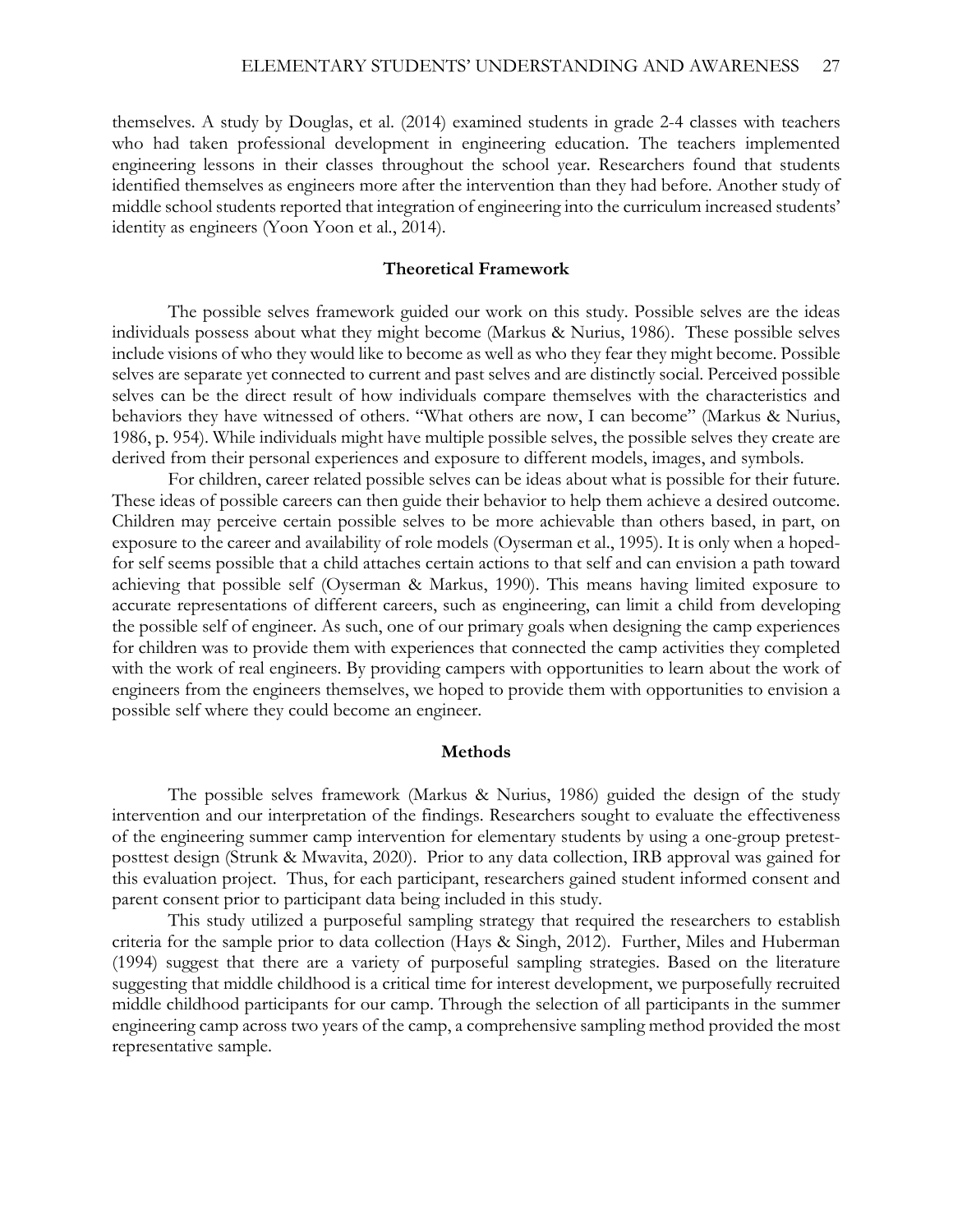### 28 GOSSEN, HAMMACK, & UTLEY

# **Participants**

Camp participants ( $n = 49$ ) came from two summer camps held in consecutive years that were organized by the study authors and included elementary students who were going into grades 4-6 the next academic year. Only 44 camp participants were included in data analysis as five were lacking either a complete data set or parental consent to be included in the study. Table 1 provides an overview of the study participants' demographics by camp year. The students were between the ages of nine and 12 with about two-thirds being male. In terms of race, 55% were white and 25% identified as American Indian or Alaska Native. The remaining students identified as Asian, Hispanic or preferred not to respond. One student was present for camp in both summers, and no other student had participated in this camp before.

# **Table 1**

*Demographics of Camp Participants*

|                                | Year $1^{\circ}$<br>$n(^{0}/_{0})$ | Year $2^b$<br>$n(^{0}/_{0})$ |
|--------------------------------|------------------------------------|------------------------------|
| Gender                         |                                    |                              |
| Male                           | $16(70\%)$                         | $14(67\%)$                   |
| Female                         | $7(30\%)$                          | 7(33%)                       |
| Race/Ethnicity                 |                                    |                              |
| White                          | $10(43\%)$                         | $13(62\%)$                   |
| American Indian/Native Alaskan | $8(35\%)$                          | $3(14\%)$                    |
| Asian                          | 2(9%)                              | $4(19\%)$                    |
| Hispanic/Latinx                | $1(4\%)$                           | $0(0\%)$                     |
| No response                    | $2(9\%)$                           | $1(5\%)$                     |
| <sup>a</sup> Year 1: $n = 23$  |                                    |                              |

 $\frac{b \text{Year 2: } n = 21}$ 

# **Instructional Context**

The camps were five days in length and held on a large university campus in a Midwestern state, where local elementary students were invited to participate in learning about engineering design. Each day of the camp ran for 3.5 hours, with snacks and a break provided in the middle of each day. The camp has been operating at this university since 2016 and is facilitated by faculty and graduate students in the mathematics and science education program. The goals of the engineering camp were to (1) introduce students in grades 4-6 to the engineering design process and how it can be used in the context of solving a problem, (2) help students develop an understanding of the work of an engineer, and (3) increase engineering career awareness by presenting a variety of engineering fields and careers associated with those fields.

On the first day of camp, the students were divided into teams of 3-4, introduced to the camp staff, and completed pretests. The camp director then provided an overview of engineering design and how the campers would use it throughout the week. The remainder of the week was spent completing engineering design tasks, touring engineering facilities on campus, learning about engineering careers, and talking with engineering faculty about their various fields of study. Camp instructors used a variety of strategies to ensure all learners were actively engaged and able to access the material, including but not limited to, small group work, hands-on modeling of abstract concepts,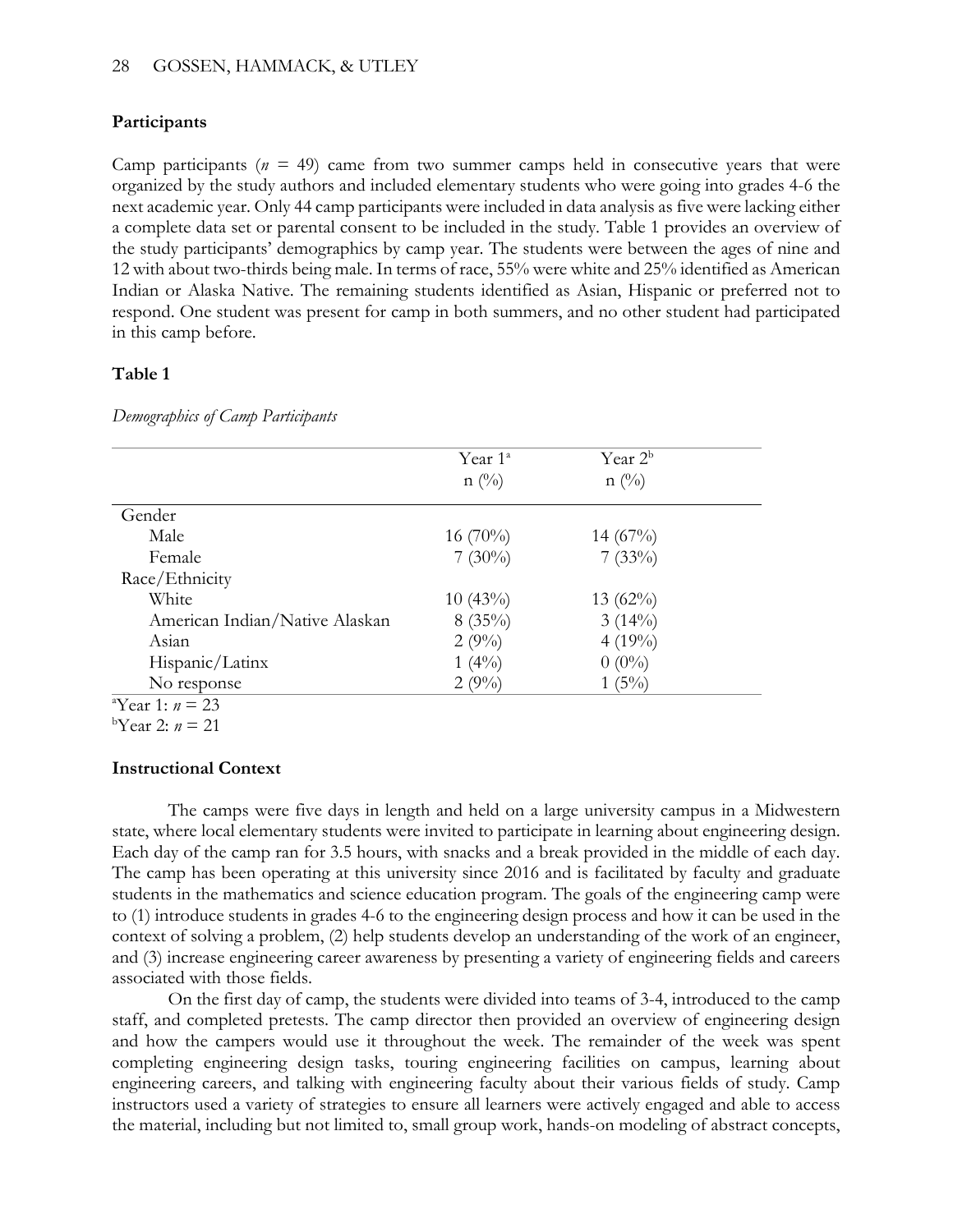using probing questions to elicit student thinking and facilitate meaning making, and exposure to gender and ethnically diverse professional engineers. At the end of the week, campers completed posttests and the campers' families were invited to come to a showcase event, where the projects from the week were displayed and campers shared their experiences at the camp with invited guests. Table 2 provides an overview of each day's schedule.

# **Table 2**

### *Camp Schedule Overview*

| Day 1     |                                       | Days 2-4                                 | Day 5                                    |
|-----------|---------------------------------------|------------------------------------------|------------------------------------------|
| $\bullet$ | Pretests                              | Engineering career highlight<br>activity | Engineering career<br>highlight activity |
| $\bullet$ | Introduction to<br>engineering design | Design challenge                         | Design challenge                         |
| ٠         | Design challenge                      | Guest speaker or facility tour           | Posttests                                |
| ٠         | Exit ticket                           | Design challenge                         | Family showcase                          |
| ٠         | Take-home<br>challenge                | Exit ticket                              |                                          |
|           |                                       | Take-home challenge                      |                                          |

The possible selves that children view as achievable are influenced by their personal exposure to careers and role models. With this in mind, we structured each day to highlight specific engineering fields and careers through in-person visits from engineering faculty and videos that showcased engineers at work. Camp staff solicited engineering faculty volunteers who were both interested in speaking with elementary students and whose schedules allowed them to visit camp in person. This allowed campers to see, hear, and pose questions to both male and female engineers in fields such as mechanical, aerospace, chemical, civil, architectural, biomedical, environmental, agricultural, and electrical engineering. The design challenges for the camp were selected with several criteria in mind. First, the developmental appropriateness of the lesson was considered to ensure elementary friendly activities were chosen. Second, chosen activities represented good principles of engineering design as laid out in *A Framework for K-12 Science Education* (National Research Council, 2012). Many of these tasks were taken or adapted from sources such as TeachEngineering (http://teachengineering.org) and Engineering is Elementary® (Museum of Science Boston, 2003). Third, the types of design challenges were selected to align with the career fields of the visiting engineers. Different design challenges were used at each camp in order to keep the camp engaging for students who might attend multiple years.

# **Measures**

Researchers used several instruments to assess the impact of the camp on students' understanding of the work of an engineer, potential engineering career paths, the engineering design process, and attitudes towards engineering. Details about each instrument are provided below.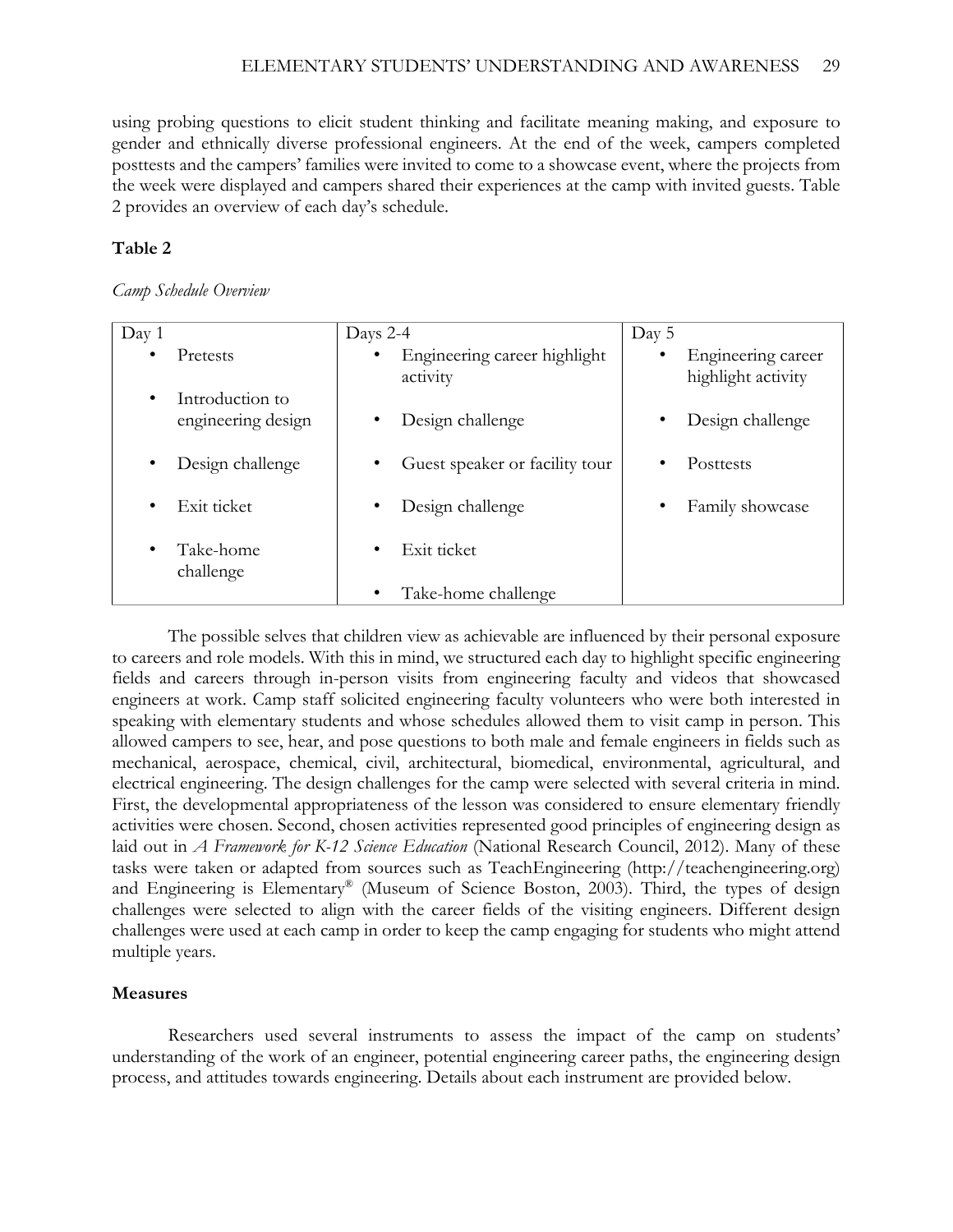### What is Engineering? (WiE)

This instrument, developed by Cunningham (2005), explores student conceptions about the work of an engineer. It was developed to allow researchers to gain insight into the depth of knowledge students have about engineering. This instrument consists of sixteen images and descriptors along with one free response question. Image descriptors include improve machines, construct buildings, arrange flowers, and read about inventions. Students are asked to identify the items that represent the work that engineers engage in, and then describe an engineer in words. The What is Engineering? instrument has been shown to have good internal consistency with a Cronbach's α of 0.881 (Cohen, 1988).

# Engineering Design Process Questionnaire (EDPQ)

The EDPQ instrument explores student understanding of the engineering design process and the work of an engineer. It includes three open-ended questions: (1) describe the work of an engineer, (2) list as many different types of engineers as you can and describe the jobs that each might have, and (3) describe the engineering design process. There is also a Likert-style question where students rate their understanding of the engineering design process, ranging from not knowing at all to understanding very well. For this study, only the first two questions were analyzed. This instrument was developed by the researchers for the purposes of the camp and to address the research questions for this study. To ensure that the questions were appropriate for upper elementary school students, the researchers determined their Flesch-Kinkade readability score, which indicated a 5th grade reading level. The camp instructor read questions aloud for those participants who required additional assistance.

#### Engineering Interest and Attitudes (EIA)

The EIA instrument was developed by Lachappelle and Brennan (2018) to determine the extent to which students develop interest in engineering and what their attitudes are toward engineering upon encountering engineering design. This instrument consists of a twenty-four item five-point Likert scale in which students rate their agreement to each item from strongly disagree to strongly agree. Items are grouped into subcategories to evaluate engineering attitudes among students according to the value to me, enjoyment, value to society, school engineering, aspirations, and gender bias. This study was looking at the effect of the camp on students' understanding of the work of engineers, awareness of engineering careers, and attitudes toward engineering. Based on the research purpose and the nature of the intervention, the researchers chose to eliminate the subcategories for school engineering and gender bias. The instrument, as designed, asks for students to assess themselves in their past and in the present. The instrument was modified for this camp to record only their current attitudes and interests in the pretest and posttest. To validate the EIA, Lachappelle and Brenna (2018) established the validity of the instrument using both content validity via an expert panel and through both exploratory and confirmatory factor analysis.

#### **Data Collection and Analysis**

Camp facilitators gave each instrument as a pretest to the campers on the first day of camp, then retested them on the last day of camp. Each student completed a demographic questionnaire, followed by the WiE, the EIA, and the EDPQ. Quantitative data was transferred to SPSS for analysis. The first author scored the first two instruments for each student by indicating whether each item was correctly or incorrectly selected and found the total number of correct selections for each student.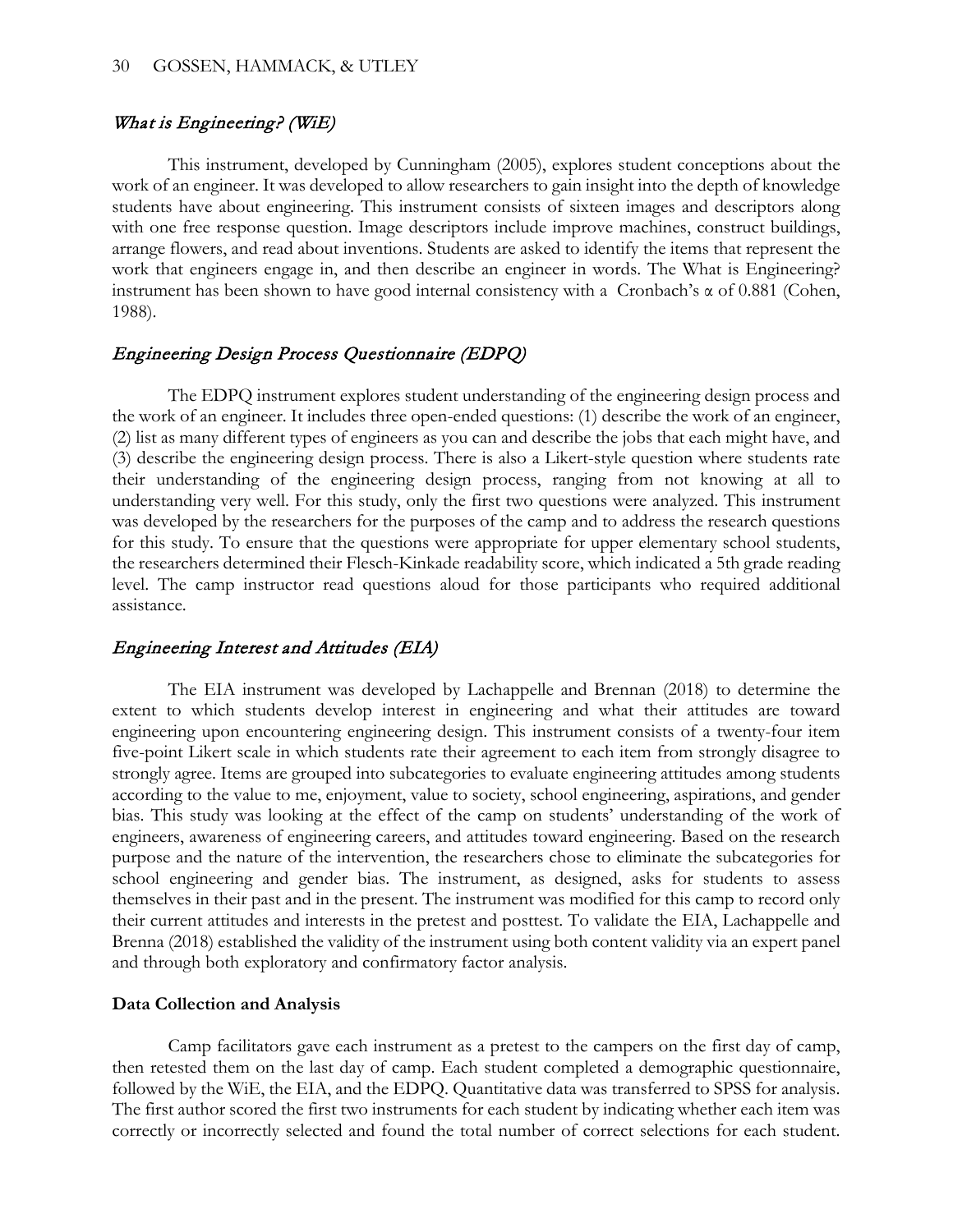The pre-post data did not meet the assumption of normality; therefore the data was analyzed using the Wilcoxon Signed-Ranks test. The EIA was divided into subscales by averaging each of the individual item responses that make up each subscale. These averages, which also did not meet the assumption of normality, were run using the Wilcoxon Signed-Ranks test.

The open-ended responses from the EDPQ and WiE instruments were transcribed into Excel and analyzed independently by the first two authors. Instead of establishing an a priori coding system prior to looking at the responses, the authors used the phrases given by the participants to establish the coding (Saldaña, 2015). The responses to the first question were read twice to look for keywords and responses that the participants used to describe the work of an engineer, such as improve, fix, and design. Researchers then developed codes from the key words and phrases, lumping those with the same meaning and context. The frequencies of these codes were then measured for both pre and posttest. Once complete, the researchers met to discuss their findings and compare notes. During this meeting, any discrepancies in the way the phrases were coded were discussed until a consensus was reached. Once the researchers agreed on the coding, they ensured that frequencies for each code matched for analysis. Researchers then looked at each participants' pretest and posttest response to compare the two and search for meaningful changes in the responses.

The engineering type questions were marked and labeled for each type of engineering that was identified by the student, classifying it first as accurate or inaccurate, then within a subcategory of the type of engineering. Accurate responses correctly identified engineering types, such as mechanical, civil, and chemical. Inaccurate responses included descriptions of actions like "repair cars" or jobs that are not engineers like "plumber". The responses were counted and compared graphically, then analyzed using a Wilcoxon Signed-Ranks test.

#### **Results**

#### **What is Engineering? Instrument**

Figure 1 displays the results of the WiE instrument, ordered from largest decrease to largest increase. The items "Design Ways to Clean Water" and "Work as a Team" had the largest increase, while "Improve Machines" and "Design Things" remained the most selected items on the posttest. Table 3 displays the results of the Wilcoxon Signed-ranks test, which indicated that student conceptions of engineering before camp  $(Mdn = 10)$  were not significantly different from their conceptions after camp ( $Mdn = 11$ ),  $Z = -1.799$ ,  $p = .072$ . After discussion between the authors about the reason for the lack of a significant increase in scores and an examination of the data, it was determined that many students selected the item stating that "engineers teach children" in the posttest. During both weeks of camp, engineers came to speak to the students about their discipline, and the authors found it likely that students associated this as part of the work of an engineer. This item was subsequently removed from the data set and the test was run again. Without the teaching item included, the test indicated a significant difference between the pretest (*Mdn* = 9) and posttest (*Mdn*  $(25 - 10)$ ,  $Z = -2.324$ ,  $p = .02$ . The effect size ( $r = .35$ ) for this analysis was found to be small according to Cohen's (1988) convention.

#### **Engineering Design Process Questionnaire**

The EDPQ instrument included a question that asked students to describe the work of an engineer, and the WiE instrument asked participants to complete the following prompt: "An engineer is a person who…". These questions were very similar and were given within a few minutes of each other, but the responses were not always the same. For example, in the pretests participant 45 described an engineer as a person who "solves problems", but described the work of an engineer as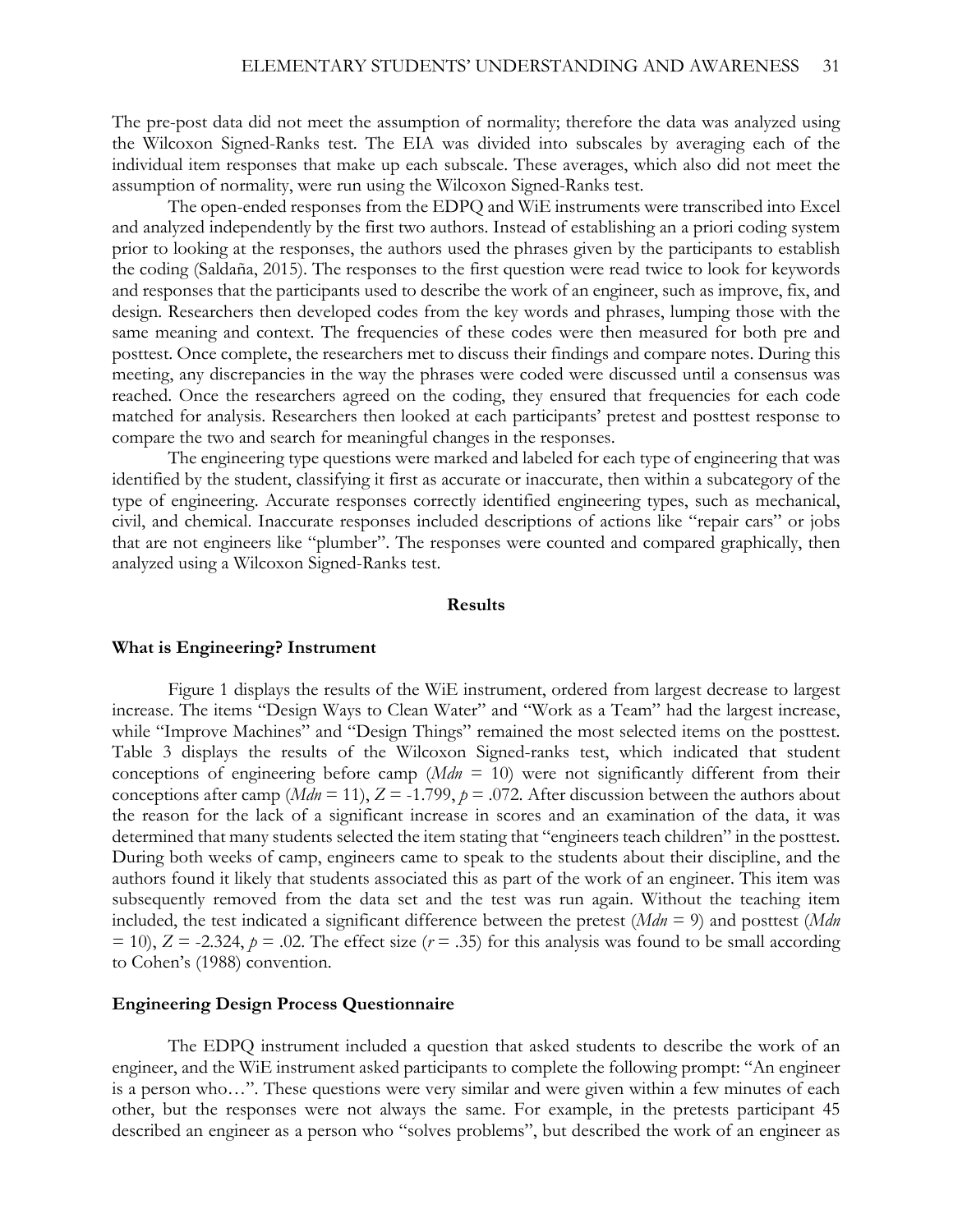# 32 GOSSEN, HAMMACK, & UTLEY

"fixing things (electronics, etc.)". Additionally, in the posttests, participant 41 stated that an engineer "makes the world a better place", but described the work of an engineer as "buildings, vehicles, chemical, farms, human body". Overall, approximately 40% of the participants provided answers that were different on the two questions.

# **Figure 1**





# **Table 3**

*What is Engineering? Pretest/Posttest Results*

|                                  | Pretest |     |          | Posttest |     |     |          |         |     |
|----------------------------------|---------|-----|----------|----------|-----|-----|----------|---------|-----|
| Subscale                         | Min     | Max | Mdn      | Min      | Max | Mdn |          |         |     |
| What is Engineering?             | 6       | 14  | 10       | 8        | 16  | 11  | $-1.799$ | .072    | .27 |
| Modified What is<br>Engineering? | 6       | 13  | $\Omega$ |          | 15  | 10  | $-2.324$ | $.020*$ | .35 |

\*Indicates significance at  $p < .05$ 

The responses were compiled from both instruments, and the responses varied among the participants. The most common responses on the pretest indicated that engineers design (28 instances), build (27 instances), and repair or fix (17 responses). Eleven participants left their response blank or stated that they did not know. All other responses were recorded 10 or fewer times. On the posttest, the top two responses remained prevalent, with design occurring 24 times and build occurring 17 times. However, three categories increased by a large margin from pretest to posttest. "Problem solving in engineering" increased from 10 responses on the pretest to 23 on the posttest, making it the second most-used phrase. "Helping" increased from 3 to 16, and "improve" increased from 10 to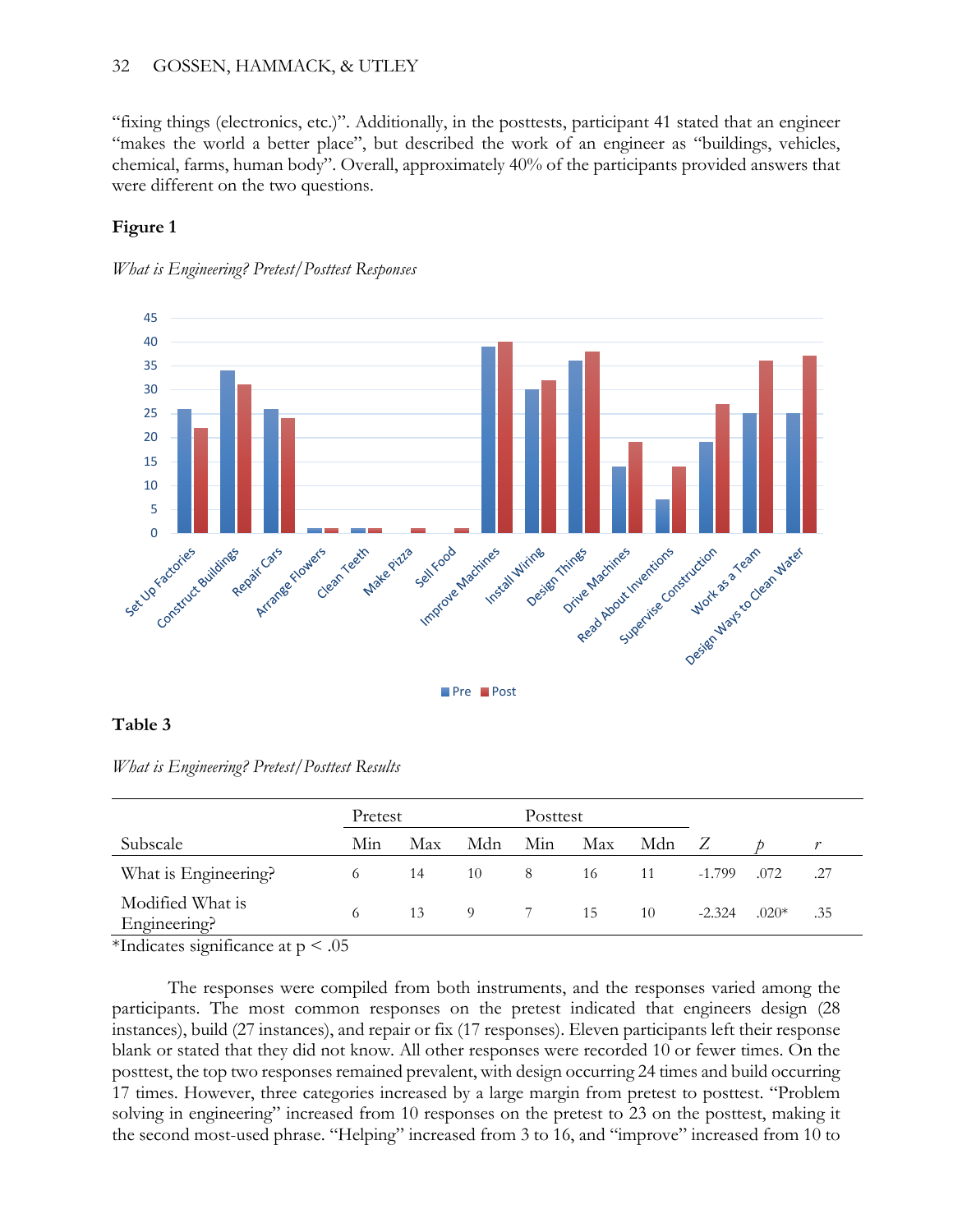16. Furthermore, the number of responses from students that said they did not know dropped from 11 on the pretest to 6 on the posttest.

Examination of individual responses before and after the camp revealed few major differences for students, except for the addition of clarifying or purpose statements. For example, participant 13 stated in the pretest that "engineers usually design and fix things", while their posttest response stated that "engineers usually try to make society better by making new things and improving old things". Participant 9 began with the idea that engineers "improve and plan and build stuff", but after the camp stated that "they help improve our lives".

The second question on the EDPQ asked students to name as many types of engineers as they could. Figure 2 displays the results, which indicated that the number of correct responses increased from 30 to 133, the number of incorrect responses decreased from 26 to 4, and the number of students who did not respond decreased from 12 to 7. To ensure that the increase in number of correct responses was not due only to one or two students who were able to name a large number of engineers, the responses were analyzed for each student, and categorized into responses that gave zero correct responses, one to three correct responses, and four or more correct responses. The results, shown in Figure 3, indicate that the number of students naming zero engineers dropped from 27 to 6, the number naming one to three engineers remained the same, and the number naming four or more engineers increased from 1 to 21.

Finally, researchers analyzed the change in total number of correct responses by running a Wilcoxon Signed-Rank test, which indicated a significant increase in number of engineers the students could name,  $Z = -5.040$ ,  $p \le 0.001$ , and revealed a medium effect size ( $r = .56$ ) which indicates that the camp experience was effective at increasing students' awareness of an existence of different engineering disciplines.

#### **Figure 2**



*Total Number of Correct Types of Engineers in Participants' Responses*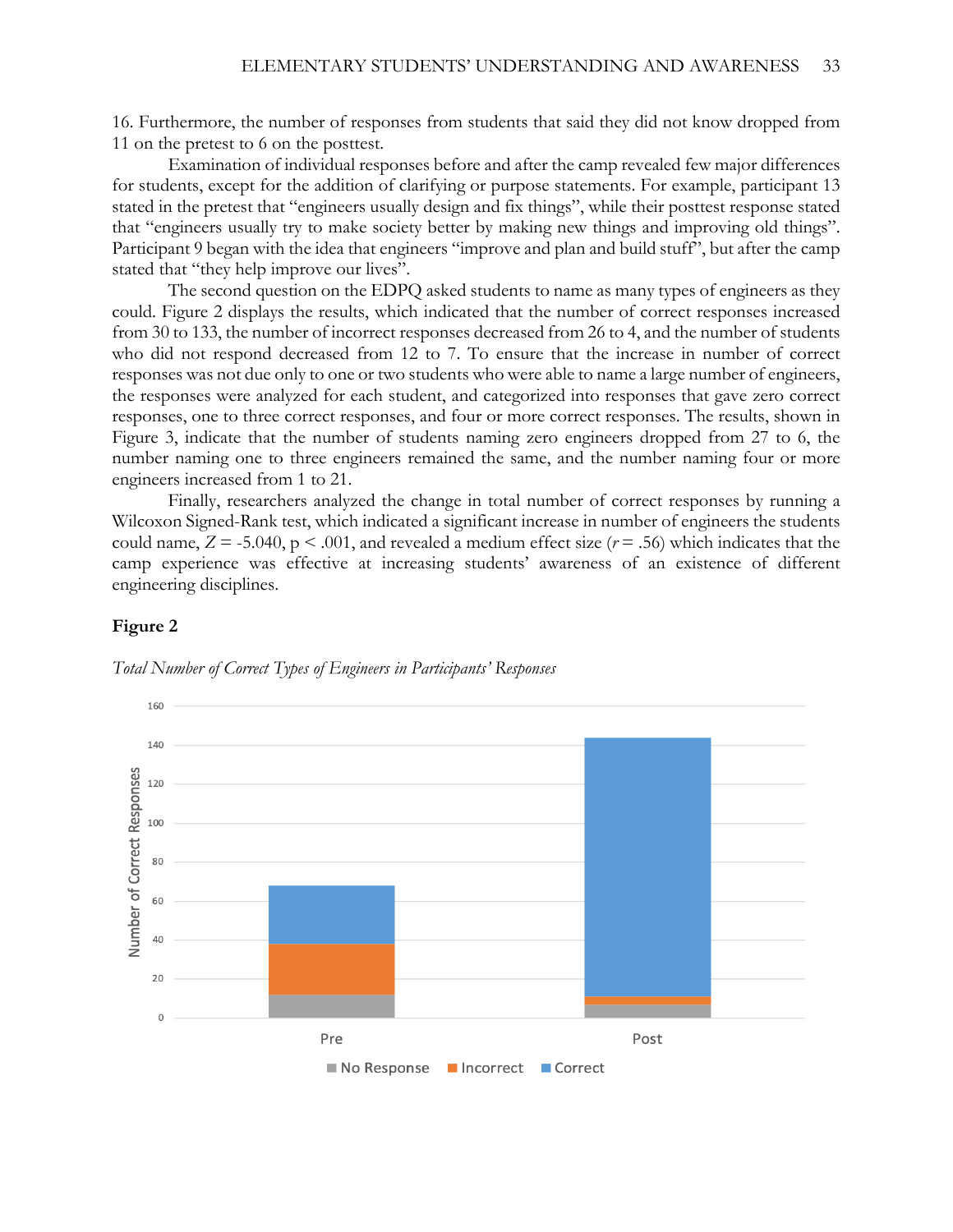#### 34 GOSSEN, HAMMACK, & UTLEY

### **Figure 3**

Post Pre  $\Delta +$ 3% 15%  $1$  to  $3$ 33%  $4+$ 51%  $\overline{0}$  $1 to 3$ 64% 34%

*Number of Correct Responses Given by Individual Participants*

#### **Engineering Interests and Attitudes Scale**

Table 4 presents the results of the Wilcoxon Signed-Rank test for each of the EIA subscales. The EIA instrument indicated that participants' attitudes in each of the subscales either increased or remained the same, however only two categories were significantly different from pretest to posttest. The test provided this difference for the value of engineering to society  $(Z = -3.782, p < .001)$  and aspirations toward engineering  $(Z = -2.284, p < .022)$ . The effect size for the value of engineering to society ( $r = .59$ ) suggests a medium effect, and aspirations toward engineering ( $r = .36$ ) suggests a small effect. The value of engineering to me subcategory, while not significant at  $p \le 0.05$ , also revealed a small effect size  $(r = .30)$ . According to the convention developed by Cohen (1988), these effect sizes suggest that the camp was somewhat effective at improving students' attitudes toward engineering in these subcategories. However, caution should be used when interpreting the meaning of effect sizes because these general categories developed by Cohen may be interpreted differently according to the context in which they are used.

### **Table 4**

|                                    | Pretest |     |     | Posttest |     |     |          |                |     |
|------------------------------------|---------|-----|-----|----------|-----|-----|----------|----------------|-----|
| Subscale                           | Min     | Max | Mdn | Min      | Max | Mdn |          |                |     |
| Value of Engineering to Me         | 2.0     | 5.0 | 4.0 | 2.0      | 5.0 | 4.5 | $-1.919$ | .055           | .30 |
| Value of Engineering to<br>Society | 2.6     | 5.0 | 3.8 | 1.0      | 5.0 | 4.8 | $-3.782$ | $\leq 0.001**$ | .59 |
| Enjoyment of Engineering           | 1.0     | 5.0 | 4.0 | 1.0      | 5.0 | 4.0 | $-1.287$ | .198           | .20 |
| Aspirations Toward<br>Engineering  | 1.0     | 5.0 | 3.9 | 1.0      | 5.0 | 4.5 | $-2.284$ | $.022*$        | .36 |

*Engineering Interests and Attitudes*

\*Indicates significance at  $p < .05$ 

\*\*Indicates significance at  $p < .001$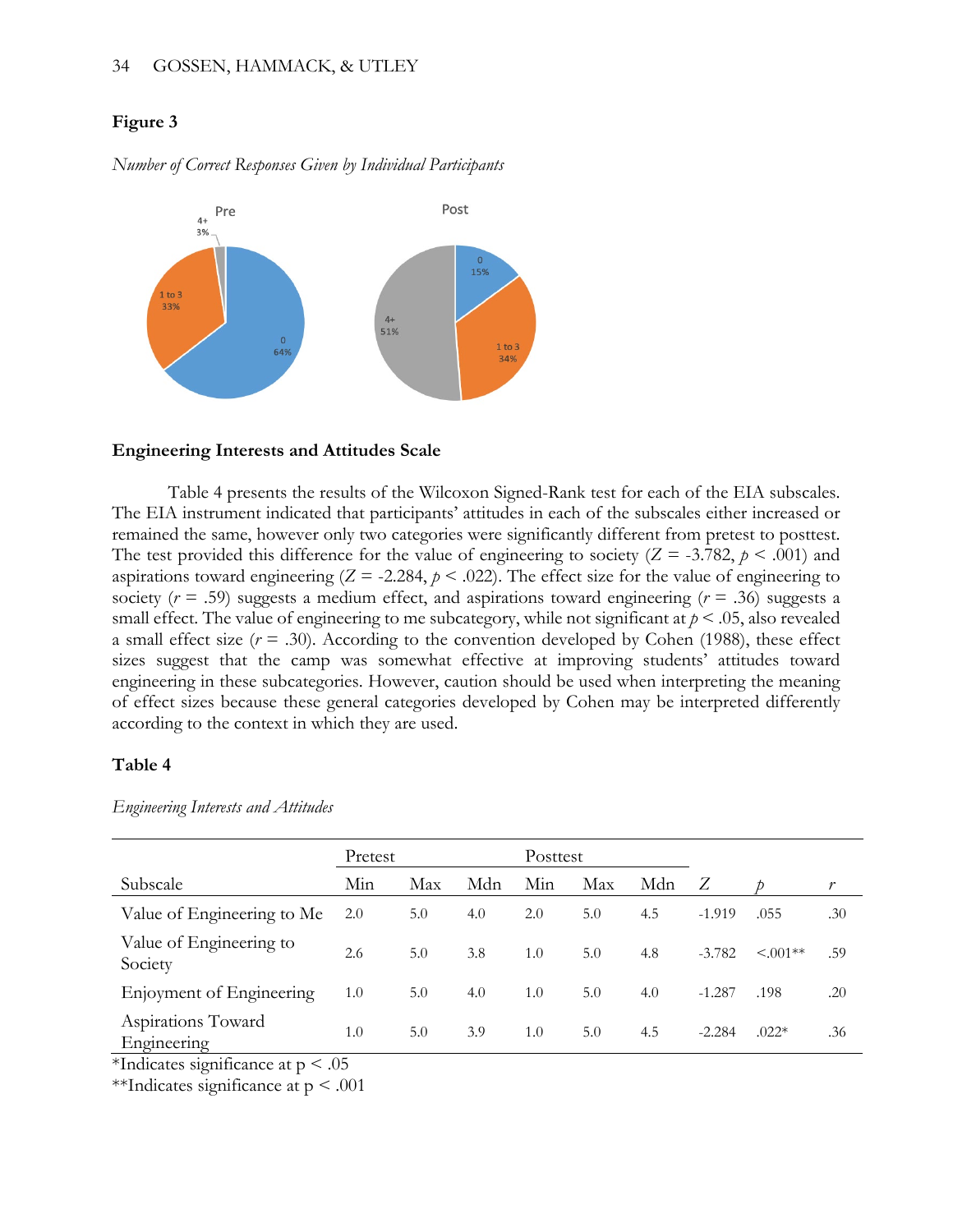#### **Discussion**

The analysis of the WiE instrument suggested that camp participants initially believed that engineers engaged in tasks such as repairing cars and constructing buildings, which is in line with prior work on understanding of engineers (Capobianco et al., 2017; Capobianco et al., 2011; Newley et al., 2017). After analysis, the results from the pretest to posttest were not significant. However, the removal of the item regarding teaching did make the test significant, and the effect size increased from  $r = .27$  to  $r = .35$ . While this effect size is considered small according to Cohen's convention, the growth in understanding of the work of an engineer is consistent with other engineering interventions (Farland-Smith & Tiarani, 2016; Hammack et al., 2015). However, seeing that one aspect of the camp so prominently affected the results of the posttest, we feel that it is necessary to consider the importance of the context of an intervention in determining the results. These results indicate that the way in which curriculum is presented can have a substantial impact on the way students view or understand a particular topic. Specific aspects of the curriculum that are either included or left out may play a meaningful role in participants developing an understanding of what engineers do, and should be an important consideration for the design of future experiences.

Another consideration to be made based on the results of this study is the need for multiple assessment methods in research. There were similar questions about the work of engineers on two separate instruments, and 40% of participants responded with different answers. While for some, these differing responses may represent the variety of concepts they have about engineers, it also demonstrates the fragility of these participants' understanding of engineering. By using two measures, it was possible for the researchers to gain insight into the variety of ideas that participants had, while also seeing how their understanding lacked depth and stability.

Nevertheless, certain shifts in the responses did indicate that the context, message, and activities present in the camp had an impact on participants. The biggest increases in students' responses to describing engineers and their work involved engineers helping, improving, and finding solutions. Many of the participants specifically included these aspects of the work of engineers into their responses alongside other practical activities such as designing and working as a team. Typically, the engineers that visited in person or were displayed on video talked about the impact of their work on people's lives. Additionally, many of the challenges were rooted in real-world problems and described how engineers could work to solve the problems at hand. This change in participant responses represents a deeper understanding of what engineers do and why they do it. The participants understand that there is a purpose to the work of engineers. Such changes suggest that the messages from camp speakers, videos, and challenge scenarios may have influenced students to see engineering as helpful to the world around them.

Results from the career awareness section of the EDPQ were analyzed in two different ways to determine participants' ability to name different types of engineers. The first analysis demonstrated that the total number of correct responses increased dramatically, and the number of incorrect responses and no responses decreased. This suggests that participants had a greater awareness of types of engineers after participating in camp activities, learning about engineers, and meeting engineers. Gathering the compilation of individual responses showed that multiple participants increased the numbers of engineering careers they could list. Furthermore, the most commonly named types of engineers were those that visited the camp to do a presentation.

 These results suggest that participation in an engineering camp that focuses on career awareness can increase the number of possible career options in engineering that a student is able to consider. Studies of interest development and career choice in STEM suggest that exposure to available careers and engagement with the work of those careers can increase students' interest in pursuing those careers (Mohr-Schroeder et al., 2014; Wai et al., 2010; Yilmaz et al., 2010). Additionally, students who are exposed to more examples of engineers and their work at a young age may be more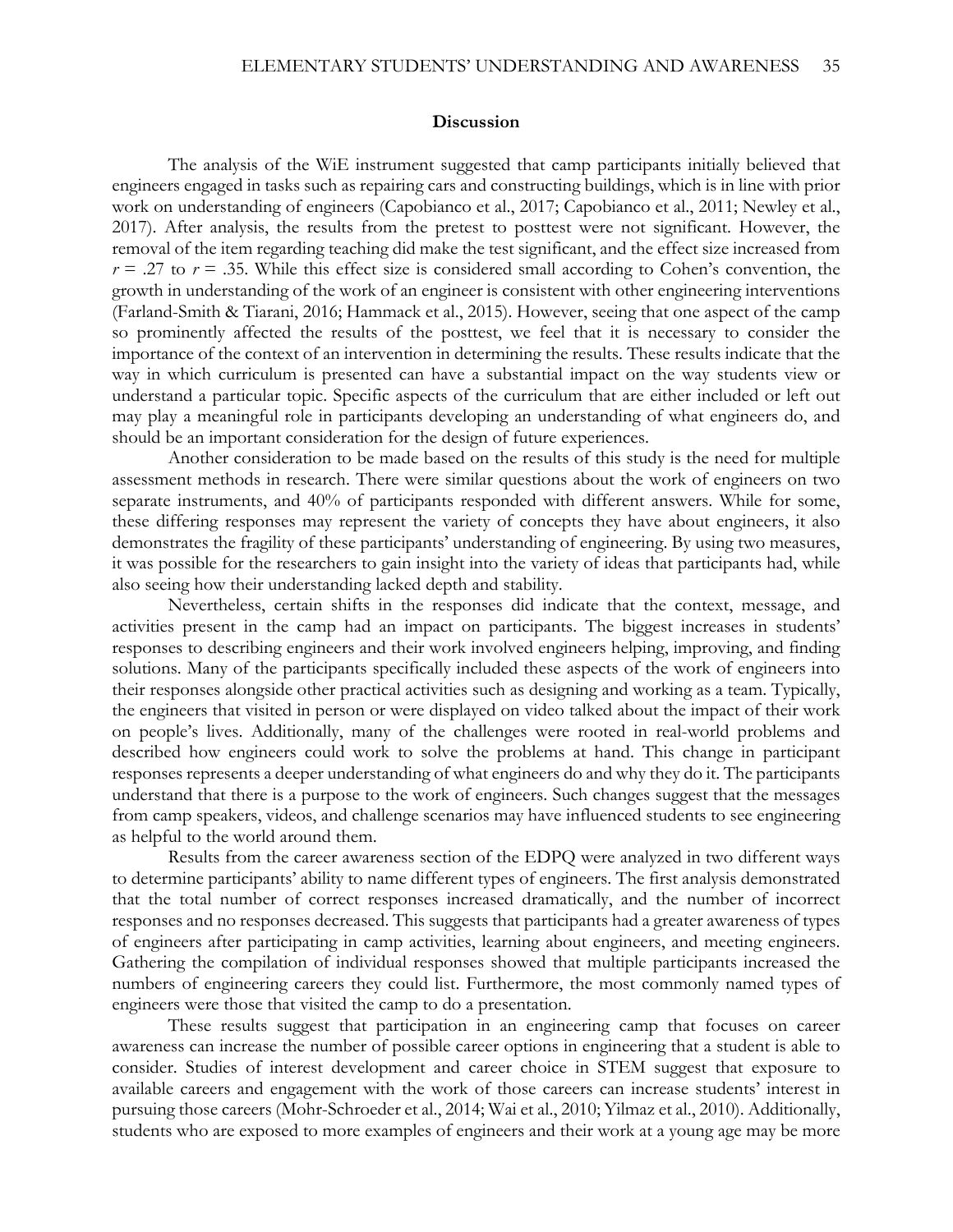likely to view these options as possible future selves. This supports students in making the choices that might set them toward a career path in engineering because they envision that path as a possibility for themselves (Oyserman & Markus, 1990).

Attitudes toward engineering can encompass a variety of categories and therefore can be difficult to define. Lachapelle and Brennan (2018) discuss the development of attitudes toward engineering as the appraisal and judgement of "engineers, engineering as a profession, and learning experiences in engineering" (p. 222). The results from this study demonstrate that the engineering camp significantly increased students' perceptions of the value of engineering to society and aspirations toward engineering. First, this suggests that engaging in the work of engineers during a camp with projects focused on real-world scenarios can improve participants' attitudes about the role that engineers have in improving the world around us. Ing, Aschbacher, and Tsai (2014) demonstrated that seeing engineers making people's lives better improved interest in engineering careers, especially among females. Secondly, there was an increase in participants' aspirations toward engineering, which suggests that experience with engineers and engineering design may enhance participants' belief in their potential future as engineers. This supports the view that availability of role models and career exposure can open the door for young people to develop possible selves as engineers (Oyserman et al., 1995).

It should be noted that while the subscale for value of engineering to the individual was not significant, it was nearing significance ( $p = .055$ ) and demonstrated a small effect size ( $r = .30$ ). This is important because participants came in with generally strong positive attitudes toward engineering already. The average response was 3.9 out of 5.0 at the beginning of camp. While this alludes to the self-selected nature of the camp participants, the increase in multiple subscales indicates that the camp did have a positive effect on students' interests and attitudes toward engineering.

#### **Limitations and Suggestions for Future Research**

It is important to note the limitations associated with this study that impact the generalizability of the findings. First, camp participation was voluntary with either students self-selecting into the program and/or students' parents choosing to enroll them in the camp. Second, only a limited number of spots were available for participation each year due to resource limitations (e.g. facility space, personnel availability, cost of materials), and all participants hailed from the same midwestern community, limiting the geographic diversity of the sample. While we pooled data from two years of programming, the overall sample size was still relatively low.

Additionally, the data collected from the participants demonstrates the limited ideas that they were able to convey on paper instruments. While this data does provide worthwhile information for study, it would be beneficial to talk to students as well to gain a deeper understanding of their thinking. Future studies should include follow-up interviews with students to expand on this limited data, or interviews with parents to discuss the conversations that their children brought home during or after camp.

Despite the limitations, the study findings add to the knowledge base in engineering education and point to important areas for future research. The production of positive results indicates that the camp has many of the curricular characteristics that are beneficial for improving students' understanding, awareness, and attitudes. However, future camps will need to continue to improve on these results by continuing to emphasize career awareness and the work of an engineer. Because the camp did not significantly improve students' enjoyment of engineering, and the increase in understanding of the work of an engineer was small, future camps can also work to improve on each of these features. Finally, while the findings from this study indicate a positive result, there is little known about what causes students to move from their initial understandings and attitudes to their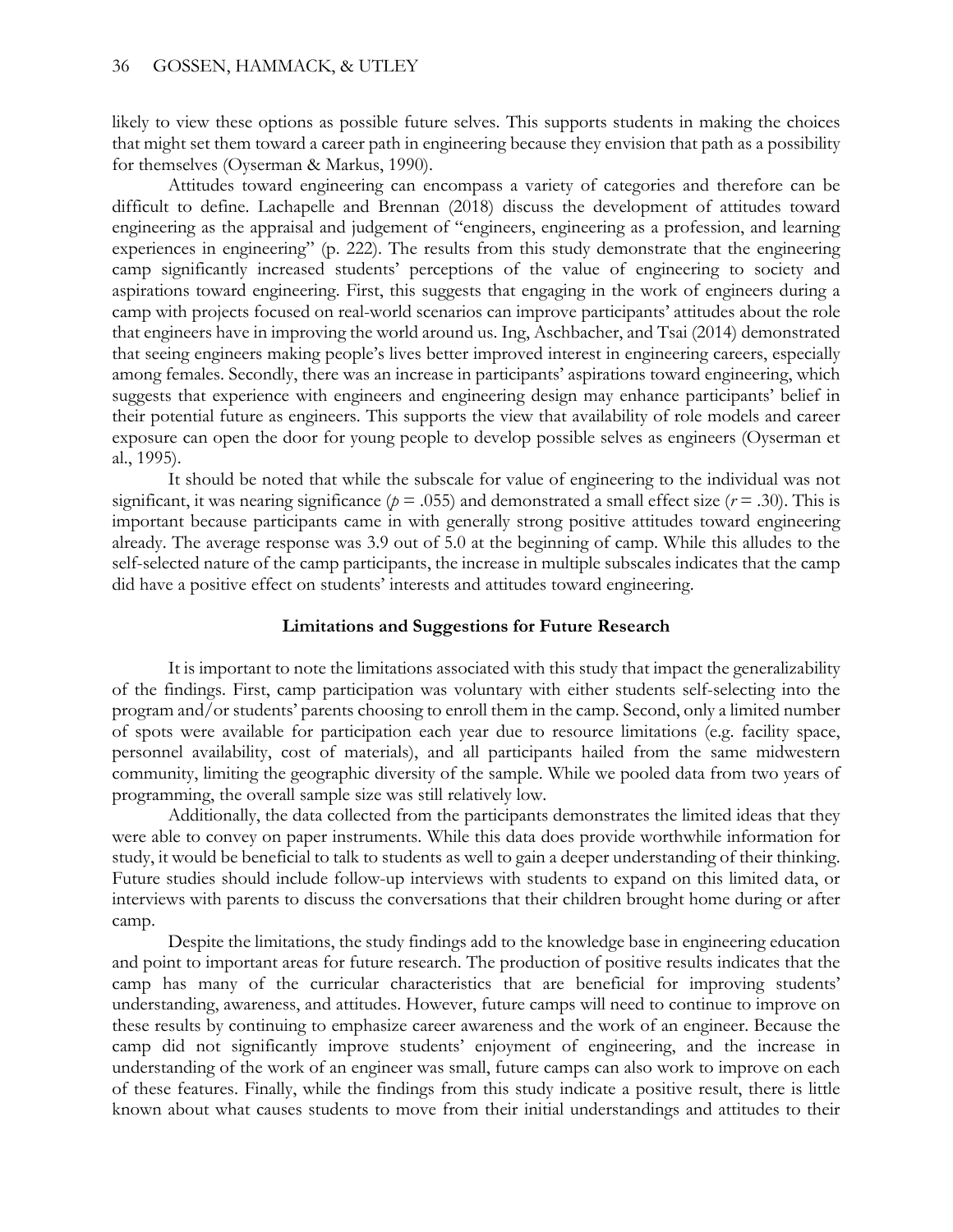final positions. Future studies should focus on these incremental changes and how students interact with engineering design while they are working on hands-on projects.

#### **Conclusion and Implications**

This work adds to the literature on engineering education in two meaningful ways. First, the study illuminates how easily standard instruments can be influenced by the context of an intervention. In the current case, the WiE instrument was not able to discern changes in students' pre to post understanding of engineering due to the inclusion of the item "engineers teach children." When this item was removed from analysis, researchers were able to detect significant pre to post differences, indicating the need for researchers to carefully consider how instrument items might limit detection of gains under certain conditions. Furthermore, instruments may not always give an accurate depiction of a person's thinking or be able to detect changes, as evidenced by the lack of consistency in participant responses to similar questions on the WiE and EDPQ instruments.

 Second, this work adds to the literature by providing evidence that an informal learning opportunity focused on engineering career awareness can enhance elementary-aged students' awareness of different disciplines of engineering and their aspirations towards engineering. The need for students who pursue an engineering career path is continuing to grow (World Economic Forum, 2017), and this need will only be met as students develop interest in engineering and believe that they have a possibility of becoming an engineer (possible self) in the future (Oyserman & Markus, 1990). While interest can be developed at any time, students who develop an interest in physical science or engineering careers by the  $8<sup>th</sup>$  grade are 3.4 times more likely to pursue a career in those fields than those who are not interested at that time (Tai et al., 2006). Informal learning experiences such as camps have demonstrated promise in developing these interests in young students, and the engineering camp in this study adds to those results. The camp improved students' understanding of the work of an engineer, and most participants left camp with a greater awareness of the types of engineers and engineering careers that are available to them, possibly enhancing their ability to see a possible future self of engineer. Furthermore, participants' attitudes about the value of engineering and aspirations toward engineering became more positive through the camp. These findings suggest that a learning experience that incorporates hands-on activities that resemble the work of an engineer, a focus on types of engineering careers, and interaction with engineers can provide some of the pieces necessary to prepare a workforce that will meet the needs of our future society.

#### *The authors received no financial support for the research, authorship, and/or publication of this manuscript.*

**Drew Gossen** [\(drew.gossen@okstate.edu\)](mailto:drew.gossen@okstate.edu) is an Assistant Professor of Elementary Science Education at the University of South Alabama. He recently received his PhD in Education from Oklahoma State University. He received a BS in Secondary Education from Oklahoma State University and an MEd in Educational Administration from Southwestern Oklahoma State University. He spent 11 years in middle and high school education, teaching a variety of science and mathematics classes.

**Rebekah Hammack** [\(rebekah.hammack@montana.edu\)](mailto:rebekah.hammack@montana.edu) is an Assistant Professor of K-8 Science Education at Montana State University. Prior to joining the faculty at MSU, she served as an Albert Einstein Distinguished Educator Fellow in the Division of Research on Learning in Formal and Informal Settings at the National Science Foundation. She holds a BS in Animal Science from The Ohio State University, a MS in Animal Science from Oklahoma State University, and a PhD in Science Education from Oklahoma State University. She spent 12 years teaching secondary science and engineering in Oklahoma, and is a 2014 recipient of the Presidential Award for Excellence in Mathematics and Science Teaching.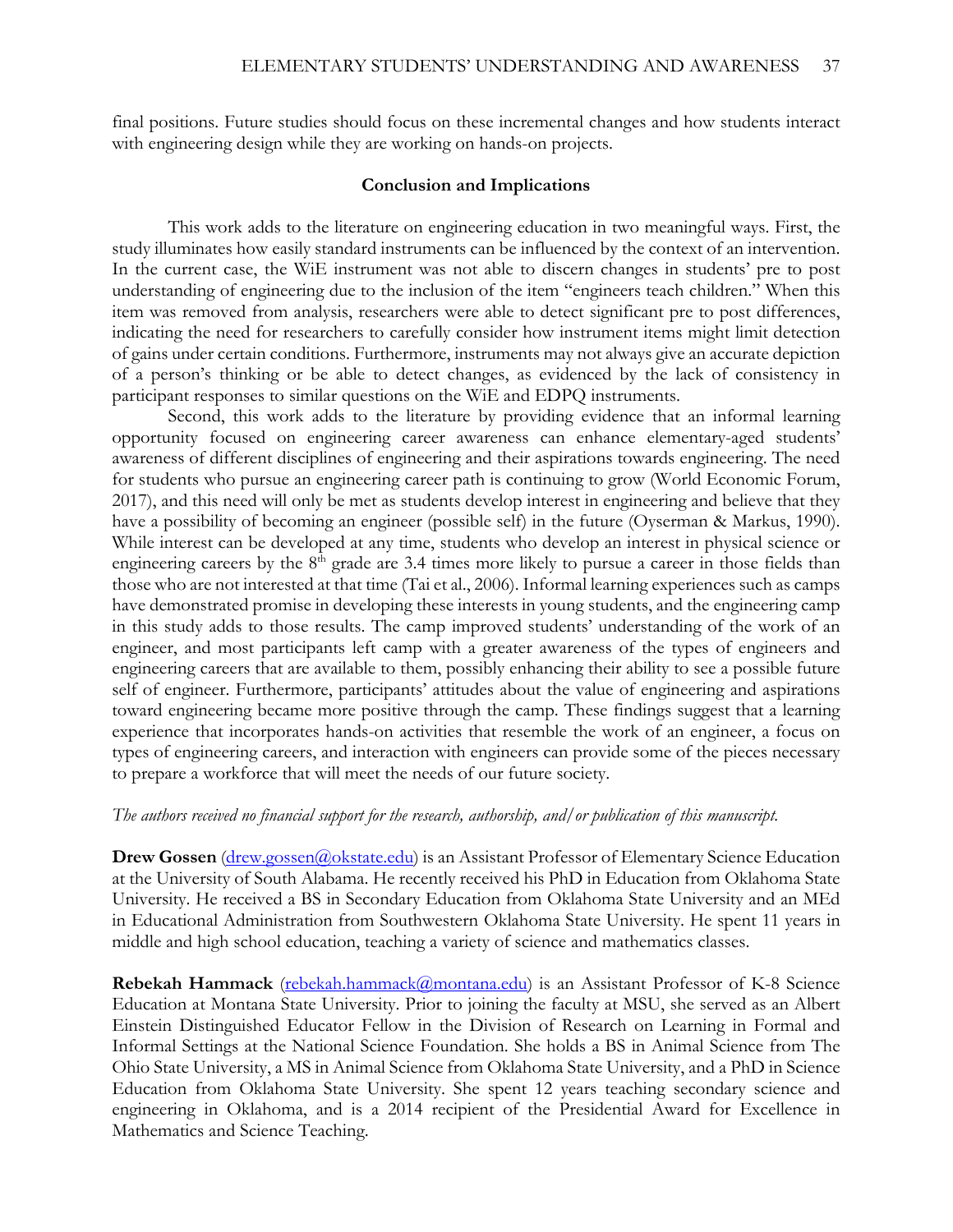**Juliana Utley** [\(juliana.utley@okstate.edu\)](mailto:juliana.utley@okstate.edu) is a professor and Morsani Chair of mathematics education, serves as the director for the Center for Research on STEM Teaching and Learning. She teaches graduate and undergraduate mathematics education courses. Her research interests include beliefs and attitudes of teachers related to STEM content areas, mathematical knowledge of teachers, and engineering education.

# **References**

- Anderson, L. S., & Gilbride, K. A. (2003). Pre-university outreach: Encouraging students to consider engineering careers. *Global Journal of Engineering Education*, *7*(1), 87-94. <https://atecentral.net/downloads/4964/017anderson.pdf>
- Appleton, K. (2013). *Elementary science teacher education: International perspectives on contemporary issues and practice*. Routledge.
- Banerjee, M., Schenke, K., Lam, A., & Eccles, J. S. (2018). The roles of teachers, classroom experiences, and finding balance: A qualitative perspective on the experiences and expectations of females within STEM and non-STEM careers. *International Journal of Gender, Science and Technology*, *10*(2), 287-307. <http://genderandset.open.ac.uk/index.php/genderandset/article/view/508>
- Banilower, E. R., Smith, P. S., Weiss, I. R., Malzahn, K. A., Campbell, K. M., & Weis, A. M. (2013). Report of the 2012 national survey of science and mathematics education. *Horizon Research, Inc.(NJ1)*.<https://eric.ed.gov/?id=ED541798>
- Baran, E., Bilici, S. C., Mesutoglu, C., & Ocak, C. (2016). Moving STEM beyond schools: Students' perceptions about an out-of-school STEM education program. *International Journal of Education in Mathematics, Science and Technology*, *4*(1), 9-19. <https://doi.org/10.18404/ijemst.71338>
- Bevins, S., Brodie, M., & Brodie, E. (2005). *A study of UK secondary school students' perceptions of science and engineering.* European Educational Research Association Annual Conference, Dublin. <http://shura.shu.ac.uk/956/>
- Burt, B. A., & Johnson, J. T. (2018). Origins of early STEM interest for Black male graduate students in engineering: A community cultural wealth perspective. *School Science and Mathematics*, *118*(6), 257-270.<https://doi.org/10.1111/ssm.12294>
- Capobianco, B., Deemer, E., & Lin, C. (2017). Analyzing Predictors of Children's Formative Engineering Identity Development. *International Journal of Engineering Education*, *33*(1(A)), 44- 54.<https://www.ijee.ie/contents/c330117A.html>
- Capobianco, B., Diefes‐dux, H. A., Mena, I., & Weller, J. (2011). What is an engineer? Implications of elementary school student conceptions for engineering education. *Journal of Engineering Education*, *100*(2), 304-328.<https://doi.org/10.1002/j.2168-9830.2011.tb00015.x>
- Chou, P., & Chen, W. (2017). Elementary school students' conceptions of engineers: A drawing analysis study in Taiwan. *International Journal of Engineering Education*, *33*(1), 476-488. <https://www.ijee.ie/contents/c330117B.html>
- Cohen, J. (1988). *Statistical power analysis for the behavioral sciences*. Erlbaum.
- Cunningham, C. M. (2005). Assessing elementary school students' conceptions of engineering and technology. American Society for Engineering Education Annual Conference & Exposition, Portland, OR. [http://engineering.nyu.edu/gk12/amps](http://engineering.nyu.edu/gk12/amps-cbri/pdf/Assessing%20Elementary%20School%20Students%20Conceptions%20of%20Engineering%20and%20Technology.pdf)[cbri/pdf/Assessing%20Elementary%20School%20Students%20Conceptions%20of%20Eng](http://engineering.nyu.edu/gk12/amps-cbri/pdf/Assessing%20Elementary%20School%20Students%20Conceptions%20of%20Engineering%20and%20Technology.pdf) [ineering%20and%20Technology.pdf](http://engineering.nyu.edu/gk12/amps-cbri/pdf/Assessing%20Elementary%20School%20Students%20Conceptions%20of%20Engineering%20and%20Technology.pdf)
- Dou, R., Hazari, Z., Dabney, K., Sonnert, G., & Sadler, P. (2019). Early informal STEM experiences and STEM identity: The importance of talking science. *Science Education*, *103*(3), 623-637. <https://doi.org/10.1002/sce.21499>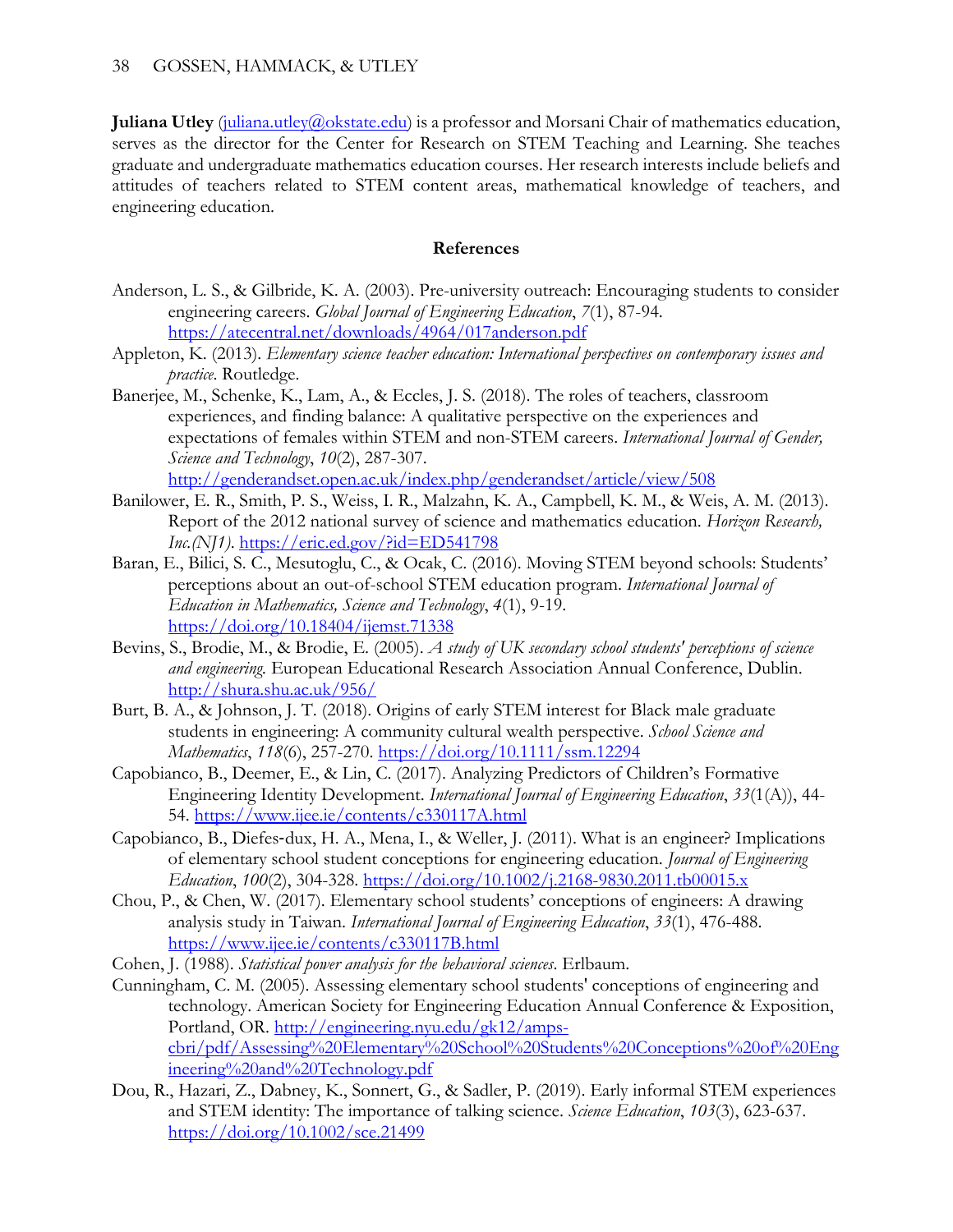- Douglas, K. A., Mihalec-Adkins, B. P., & Diefes-Dux, H. A. (2014). Boys and girls engineering identity development in early elementary before and after hands-on engineering learning classroom experiences. ASEE Annual Conference and Exposition, Indianapolis, IN. <https://peer.asee.org/20126>
- Ellestad, R. M. (2013, June). Bazinga! You're an engineer... you're ! A Qualitative Study on the Media and Perceptions of Engineers. In 2013 ASEE Annual Conference & Exposition (pp. 23-240).
- Farland-Smith, D., & Tiarani, V. (2016). Eighth grade students' conceptions of how engineers use math and science in the field of engineering: A comparison of two cohorts. *Journal of Education and Training Studies*, *4*(10), 182-192.<https://doi.org/10.11114/jets.v4i10.186>
- Fralick, B., Kearn, J., Thompson, S., & Lyons, J. (2009). How middle schoolers draw engineers and scientists. *Journal of Science Education and Technology*, *18*(1), 60-73. <https://doi.org/10.1007/s10956-008-9133-3>
- Gibbons, S. J., Hirsch, L. S., Kimmel, H., Rockland, R., & Bloom, J. (2004). Middle school students' attitudes to and knowledge about engineering. International Conference on Engineering Education, Gainesville, FL.
- Hammack, R. J. & High, K. A. (2014). Effects of an after school engineering program on middle school girls' perceptions of engineers. *Journal of Women and Minorities in Science and Engineering, 20*(1), 11-20.<https://doi.org/10.1615/JWomenMinorScienEng.2014006726>
- Hammack, R. J., Ivey, T. A., Utley, J., & High, K. A. (2015). Effect of an engineering camp on students' perceptions of engineering and technology. *Journal of Pre-College Engineering Education Research, 5*(2), 10-21.<https://doi.org/10.7771/2157-9288.1102>
- Harter, S. (2006). The self. In N. Eisenberg (Ed.), *Handbook of child psychology: Social, emotional, and personality development* (Vol. 3, pp. 505-570). Wiley.
- Hays, D. G., & Singh, A. A. (2012). *Qualitative inquiry in clinical and educational settings*. Guilford Press.
- Ing, M., Aschbacher, P. R., & Tsai, S. M. (2014). Gender differences in the consistency of middle School students' interest in engineering and science careers. *Journal of Pre-College Engineering Education Research*, *4*(2), 1-10.<https://doi.org/10.7771/2157-9288.1090>
- Innes, T., Johnson, A. M., Bishop, K. L., Harvey, J., & Reisslein, M. (2012). The Arizona Science Lab (ASL): Fieldtrip based STEM outreach with a full engineering design, build, and test cycle. *Global Journal of Engineering Education, 14*(3), 225–232.
- Jacobs, B. J., & Scanlon, C. (2002). Perceptions of engineering-too little too late. 13th Annual Conference & Convention of AAEE Canberra.
- Karatas, F. O., Micklos, A., & Bodner, G. M. (2011). Sixth-grade students' views of the nature of engineering and images of engineers. *Journal of Science Education and Technology*, *20*(2), 123-135. <https://doi.org/10.1007/s10956-010-9239-2>
- Kelly, G. J., Cunningham, C. M., & Ricketts, A. (2017). Engaging in identity work through engineering practices in elementary classrooms. *Linguistics and Education*, *39*, 48-59. <https://doi.org/10.1016/j.linged.2017.05.003>
- Kong, X., Dabney, K. P., & Tai, R. H. (2013). The association between science summer camps and career interest in science and engineering. *International Journal of Science Education*, *4*(1), 54-65. <https://doi.org/10.1080/21548455.2012.760856>
- Kőycű, Ü., & de Vries, M. J. (2016). What preconceptions and attitudes about engineering are prevalent amongst upper secondary school pupils? An international study. *International Journal of Technology and Design Education*, *26*(2), 243-258. [https://doi.org/10.1007/s10798-015-9305-](https://doi.org/10.1007/s10798-015-9305-4) [4](https://doi.org/10.1007/s10798-015-9305-4)
- Lachapelle, C. P., & Brennan, R. T. (2018). An instrument for examining elementary students' engineering interests and attitudes. *International Journal of Education in Mathematics, Science and Technology*, *6*(3), 221-240.<https://doi.org/10.18404/ijemst.428171>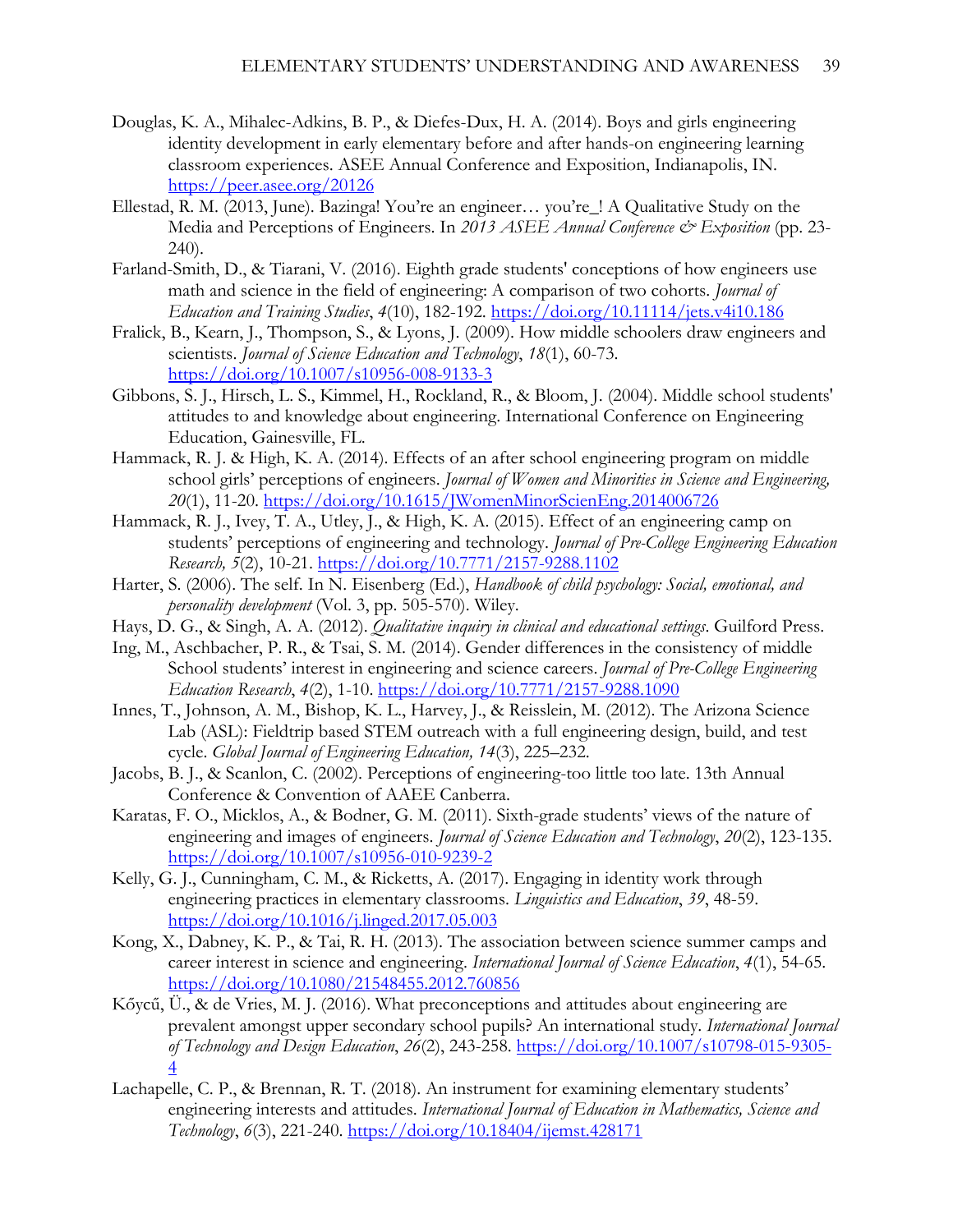- Lachapelle, C. P., & Cunningham, C. M. (2019). Elementary students'engineering interests and attitudes: demographic and treatment differences. NARST annual international conference, Baltimore, MD.
- Lent, R. W., Brown, S. D., & Hackett, G. (1994). Toward a unifying social cognitive theory of career and academic interest, choice, and performance. *Journal of Vocational Behavior*, *45*(1), 79-122. <https://doi.org/10.1006/jvbe.1994.1027>
- Lie, R., Guzey, S. S., & Moore, T. J. (2019). Implementing engineering in diverse upper elementary and middle school science classrooms: Student learning and attitudes. *Journal of Science Education and Technology*, *28*(2), 104-117.<https://doi.org/10.1007/s10956-018-9751-3>
- Lopez, S. E., & Goodridge, W. H. (2018). *The state of engineering integration in K-12 science standards five years after NGSS.* American Society for Engineering Education Annual Conference, Salt Lake City, UT. [https://peer.asee.org/the-state-of-engineering-integration-in-k-12-science](https://peer.asee.org/the-state-of-engineering-integration-in-k-12-science-standards-five-years-after-ngss-fundamental)[standards-five-years-after-ngss-fundamental](https://peer.asee.org/the-state-of-engineering-integration-in-k-12-science-standards-five-years-after-ngss-fundamental)
- Maltese, A. V., Melki, C. S., & Wiebke, H. L. (2014). The nature of experiences responsible for the generation and maintenance of interest in STEM. *Science Education*, *98*(6), 937-962. <https://doi.org/10.1002/sce.21132>
- Maltese, A. V., & Tai, R. H. (2011). Pipeline persistence: Examining the association of educational experiences with earned degrees in STEM among US students. *Science Education*, *95*(5), 877- 907.<https://doi.org/10.1002/sce.20441>
- Markus, H., & Nurius, P. (1986). Possible selves. *American Psychologist*, *41*(9), 954. <https://psycnet.apa.org/buy/1987-01154-001>
- Miles, M. B., & Huberman, A. M. (1994). *Qualitative data analysis: An expanded sourcebook* (2<sup>nd</sup> ed.). Sage.
- Mohr-Schroeder, M., Miller, M., Little, D. L., Schooler, W., Jackson, C., Walcott, B., Speler, L., & Schroeder, D. C. (2014). Developing middle school students' interests in STEM via summer learning experiences: See blue STEM camp. *School Science and Mathematics.*, *114*(6), 291-301. <https://doi.org/10.1111/ssm.12079>
- Museum of Science Boston. (2003). *Engineering is elementary*.<https://www.eie.org/>
- National Research Council. (2012). *A framework for K-12 science education: practices, crosscutting concepts, and core Ideas*. The National Academies Press.<https://doi.org/doi:10.17226/13165>
- National Science Board. (2018). Science & engineering indicators 2018. <https://www.nsf.gov/statistics/2018/nsb20181/report>
- Newley, A. D., Kaya, E., Yesilyurt, E., & Deniz, H. (2017). *Measuring engineering perceptions of fifth-grade minority students with the Draw-an-Engineer-Test.* ASEE Annual Conference & Exposition, Colombus, OH. [https://peer.asee.org/board-104-measuring-engineering-perceptions-of](https://peer.asee.org/board-104-measuring-engineering-perceptions-of-fifth-grade-minority-students-with-the-draw-an-engineer-test-daet-work-in-progress)[fifth-grade-minority-students-with-the-draw-an-engineer-test-daet-work-in-progress](https://peer.asee.org/board-104-measuring-engineering-perceptions-of-fifth-grade-minority-students-with-the-draw-an-engineer-test-daet-work-in-progress)
- NGSS Lead States. (2013). *Next generation science standards: For states, by states.* The National Academies Press.
- Oyserman, D., Gant, L., & Ager, J. (1995). A socially contextualized model of African American identity: Possible selves and school persistence. *Journal of Personality and Social Psychology*, *69*(6), 1216.<https://doi.org/10.1037/0022-3514.69.6.1216>
- Oyserman, D., & Markus, H. R. (1990). Possible selves and delinquency. *Journal of Personality and Social Psychology*, *59*(1), 112.<https://doi.org/10.1037/0022-3514.59.1.112>
- Pekmez, E. (2018). Primary school students' views about science, technology and engineering. *Educational Research and Reviews*, *13*(2), 81-91. https://doi.org/10.5897/ERR2017.3429
- Rao, S., & Dewoolkar, M. M. (2021). Portrayal of Engineers and Engineering in US Broadcast Network Television Evening News Media. *Journal of Civil Engineering Education*, *147*(3), https://doi.org[/10.1061/\(ASCE\)EI.2643-9115.0000040](https://doi.org/10.1061/(ASCE)EI.2643-9115.0000040)